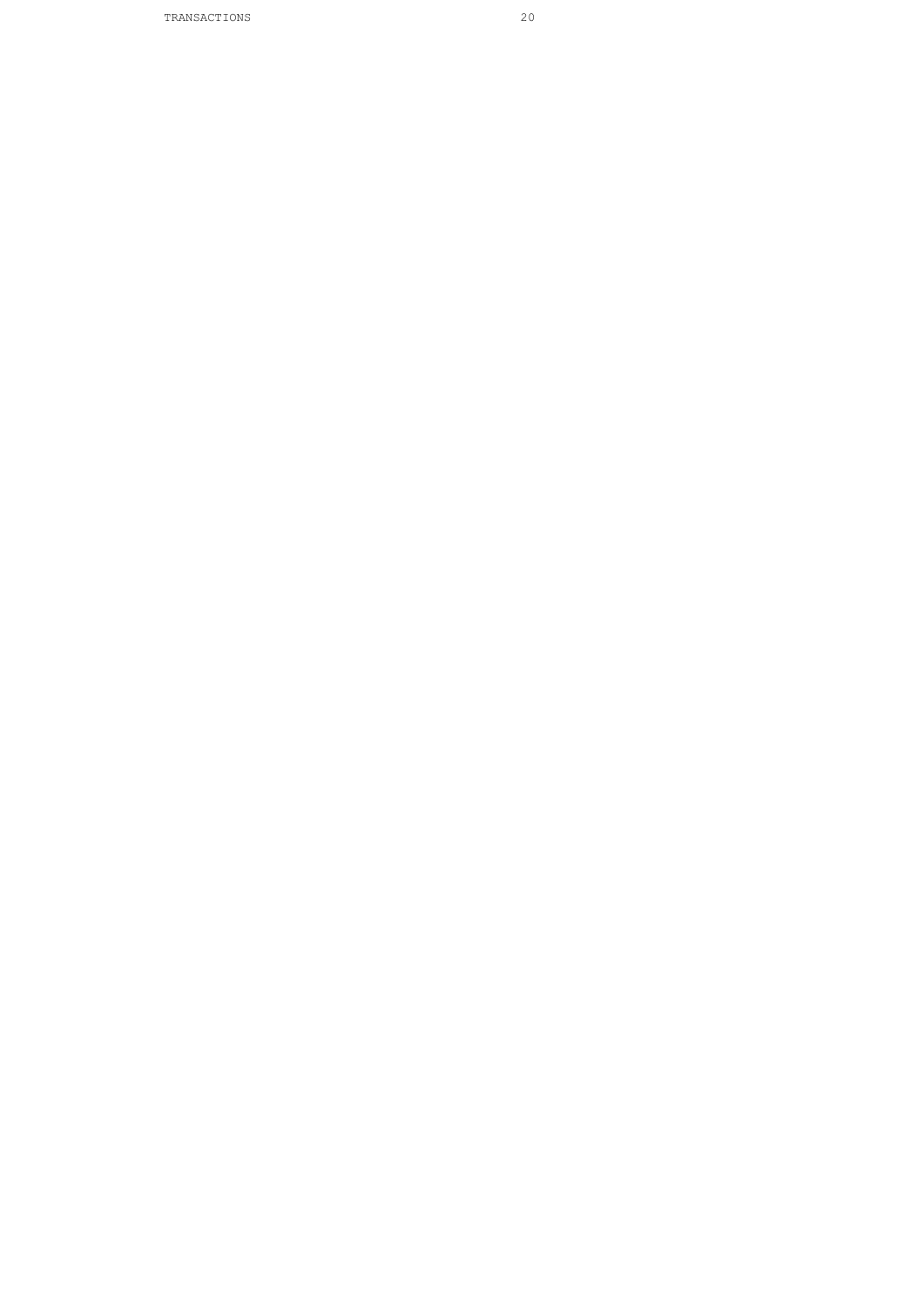# PART III

 ITEM 10. DIRECTORS AND EXECUTIVE OFFICERS OF THE REGISTRANT

 The following table sets forth information relating to the Class I, Class II and Class III directors of the Company, the Directors Emeriti and nominees for election as directors who are not currently directors of the Company, and the beneficial ownership of Common Stock by such directors and nominees.

|                                                                        |                                                                                                                                                                                                                                                                                                                                                                 | Common Stock of the Company<br>Beneficially Owned as of<br>APRIL 1, 1995 (3) (4) |            |  |
|------------------------------------------------------------------------|-----------------------------------------------------------------------------------------------------------------------------------------------------------------------------------------------------------------------------------------------------------------------------------------------------------------------------------------------------------------|----------------------------------------------------------------------------------|------------|--|
| Name, Age and<br>POSITIONS WITH COMPANY                                | Principal Occupation (1) and<br>CERTAIN DIRECTORSHIPS (2)                                                                                                                                                                                                                                                                                                       | AMOUNT                                                                           | % OF CLASS |  |
|                                                                        | CLASS T - TERMS EXPIRING IN 1997                                                                                                                                                                                                                                                                                                                                |                                                                                  |            |  |
| William S. Farish<br>56<br>Director since 1985; Chairman<br>since 1992 | President, W.S. Farish & Company (Trust<br>management company) and Owner, Lane's<br>End Farm; Director, Breeder's Cup<br>Limited and Keeneland Association,<br>Incorporated; Vice Chairman and Steward<br>of Jockey Club; Advisory Director,<br>Galveston-Houston Company, Inc. and<br>Post Oak Bank; President, Ephraim<br>McDowell Cancer Research Foundation | 25, 280(5)                                                                       | .7%        |  |
| Daniel M. Galbreath<br>66<br>Director since 1979                       | Chairman and Chief Executive Officer,<br>The Galbreath Company (Realtor and<br>builder); Director, Breeder's Cup<br>Limited, Keeneland Association,<br>Incorporated and BCF Management, Inc.;<br>General Partner of Bordon Chemicals &<br>Plastics, Limited Partnership; Owner,<br>Darby Dan Farms                                                              | 122,150                                                                          | 3.2%       |  |
| Arthur B. Modell<br>69<br>Director since 1985                          | President and Director, Cleveland<br>Browns Football Company, Inc.<br>(Professional football team); Board of<br>Trustees and President, Cleveland<br>Clinic Foundation; Director, Lake Erie<br>Radio Co.                                                                                                                                                        | 1,000                                                                            | $\star$    |  |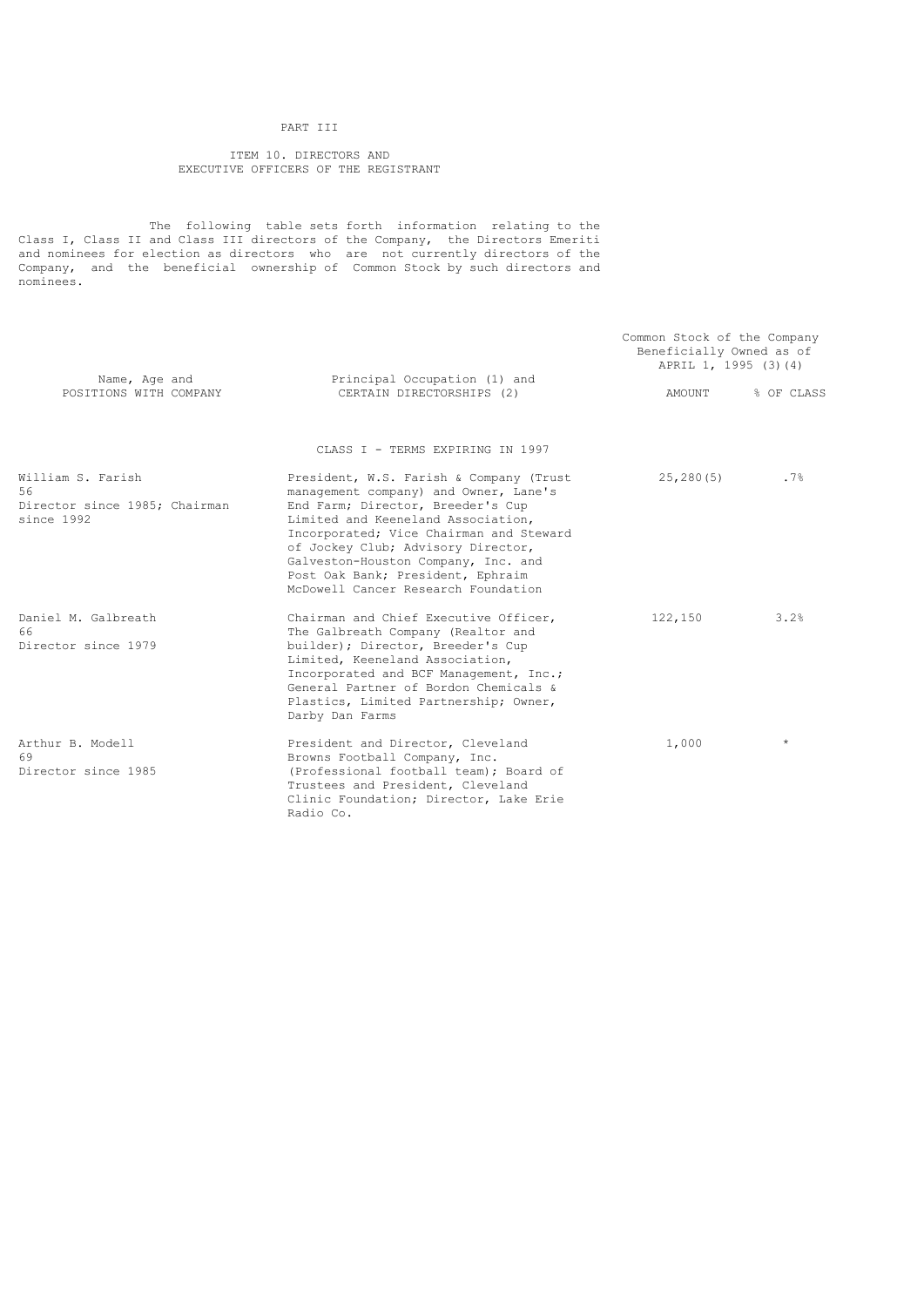| Catesby W. Clay<br>71<br>Director since 1953     | Chairman, Kentucky River Coal<br>Corporation (Coal land lessor);<br>President, Runnymede Farm, Inc.<br>(Thoroughbred breeding); Director,<br>National Council of Coal Lessors<br>(Executive Committee), Kentucky Coal<br>Association, University of Kentucky<br>Mining Engineering Foundation; Director<br>and President, Foundation for Drug-Free<br>Youth                                                                                                                                                         | 46,630(5)  | 1.2%    |
|--------------------------------------------------|---------------------------------------------------------------------------------------------------------------------------------------------------------------------------------------------------------------------------------------------------------------------------------------------------------------------------------------------------------------------------------------------------------------------------------------------------------------------------------------------------------------------|------------|---------|
| J. David Grissom<br>56<br>Director since 1979    | Chairman, Mayfair Capital (Private<br>investment firm); Chairman and Chief<br>Executive Officer, PNC Bank, Kentucky,<br>Inc. and Vice Chairman, PNC Financial<br>Corp. (until April, 1989); Director,<br>Transco Energy Company, Providian<br>Corporation, Columbia/HCA Healthcare<br>Corporation, LG&E Energy Corporation,<br>Regal Cinemas, Inc. and Sphere Drake<br>Holdings Limited; Chairman, Centre<br>College Board of Trustees                                                                              | 10,050(5)  | .3%     |
| Seth W. Hancock<br>4.5<br>Director since 1973    | Partner and Manager, Claiborne Farm and<br>President, Hancock Farms, Inc.<br>(Thoroughbred breeding and farming);<br>Vice President and Director, Clay Ward<br>Agency, Inc. (Equine insurance);<br>Director, Hopewell Company and<br>Keeneland Association, Incorporated and<br>Breeder's Cup Limited (Executive<br>Committee)                                                                                                                                                                                      | 142,825(5) | 3.8%    |
| Frank B. Hower, Jr.<br>66<br>Director since 1979 | Retired; Former Chairman, Liberty<br>National Bancorp, Inc. (Bank holding<br>company) and Liberty National Bank &<br>Trust Company of Louisville (until<br>February, 1990); Director, Liberty<br>National Bancorp, Inc., American Life<br>and Accident Insurance Company, The<br>Associated Group, Regional Airport<br>Authority of Louisville and Jefferson<br>County and Kentucky Historical Society;<br>Member, Board of Trustees, Centre<br>College, J. Graham Brown Foundation and<br>University of Louisville | 1,040(5)   | $\star$ |

CLASS II - TERMS EXPIRING IN 1995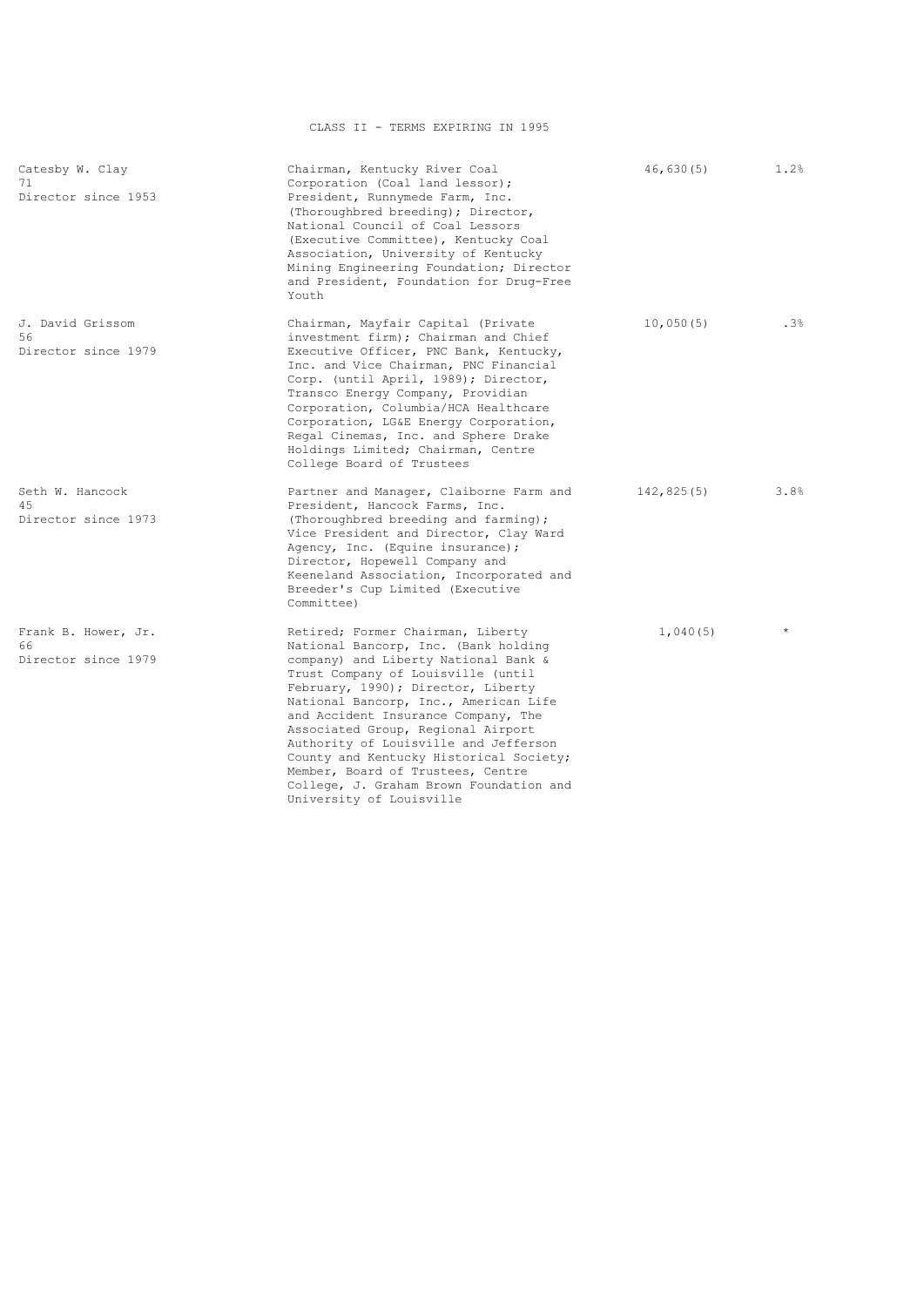| Charles W. Bidwill, Jr.<br>66<br>Director since 1982                                                                            | President and General Manager, National<br>Jockey Club (Operator of Sportsman's<br>Park Racetrack); Director, Orange Park<br>Kennel Club, Associated Outdoor Clubs<br>(Tampa Greyhound Track), Bayard<br>Raceways and Caterers of North Florida,<br>Jacksonville Kennel Club, Big Shoulders<br>Fund, Archdiocese of Chicago, Link<br>Unlimited                                                                                                                                                                                         | 221, 259(5) | 5.8% |
|---------------------------------------------------------------------------------------------------------------------------------|----------------------------------------------------------------------------------------------------------------------------------------------------------------------------------------------------------------------------------------------------------------------------------------------------------------------------------------------------------------------------------------------------------------------------------------------------------------------------------------------------------------------------------------|-------------|------|
| Carl F. Pollard<br>56<br>Director since 1985                                                                                    | Owner, Hermitage Farm beginning in 1994<br>(Thoroughbred breeding); Director and<br>Chairman of the Executive Committee,<br>Columbia/HCA Healthcare Corporation;<br>Former Chairman of the Board, Columbia<br>Healthcare Corporation; President and<br>Chief Operating Officer (1991-March<br>1993) and Senior Executive Vice<br>President (1984-1991), Humana Inc.<br>(Hospitals and health services);<br>Director, National City Bank, Kentucky<br>and Vestar, Inc.; President and<br>Director, Kentucky Derby Museum<br>Corporation | 73,040(5)   | 1.9% |
| Darrell R. Wells (6)<br>51<br>Director since 1985                                                                               | General Partner, Security Management<br>Company (Investments); Director, First<br>Security Trust Company, Shelby County<br>Trust Bank, Commonwealth Bancshares,<br>Citizens Financial Corporation,<br>Commonwealth Bank & Trust Company and<br>Jundt Growth Fund                                                                                                                                                                                                                                                                       | 232,930(5)  | 6.2% |
|                                                                                                                                 | DIRECTORS EMERITI (7)                                                                                                                                                                                                                                                                                                                                                                                                                                                                                                                  |             |      |
| Louis J. Herrmann, Jr.<br>75<br>Director since 1968; Secretary-<br>Treasurer from 1985 to 1986;<br>Director Emeritus since 1994 | Owner, Louis Herrmann Auto Consultant<br>Incorporated (Automobile sales);<br>Director, Kentucky Mutual Life<br>Insurance Company                                                                                                                                                                                                                                                                                                                                                                                                       | 50, 265(5)  | 1.3% |
| John W. Barr, III<br>74<br>Director from 1979 to 1993;<br>Director Emeritus since 1993                                          | Retired; Former Chairman, National City<br>Bank, Kentucky (Bank holding company);<br>Director, Kitchen Kompact Company;<br>Director, Speed Museum, Cave Hill<br>Cemetery, Boy Scouts and American<br>Printing House for the Blind                                                                                                                                                                                                                                                                                                      | 2,000(5)    | .1%  |
| Stanley F. Hugenberg, Jr.<br>77<br>Director from 1982 to 1992;<br>Director Emeritus since 1992                                  | President, Jackantom Sales Company<br>(Manufacturers' representative);<br>Member, Board of Trustees, J. Graham<br>Brown Foundation; Director, Kentucky<br>Derby Museum Corporation                                                                                                                                                                                                                                                                                                                                                     | 3,670(5)    | .1%  |
| William T. Young<br>77<br>Director from 1985 to 1992;<br>Director Emeritus since 1992                                           | Chairman, W.T. Young, Inc. (Warehousing<br>and thoroughbred horses); Director,<br>Columbia/HCA Healthcare Corporation                                                                                                                                                                                                                                                                                                                                                                                                                  | 114,660(5)  | 3.0% |
| Y. Peyton Wells, Jr. (6)<br>84<br>Director from 1967 to 1985;<br>Vice President from 1980 to 1985;                              | Retired; Former President and Director,<br>Shelby County Trust Bank                                                                                                                                                                                                                                                                                                                                                                                                                                                                    | 17,650      | .5%  |

Vice President from 1980 to 1985; Director Emeritus ince 1985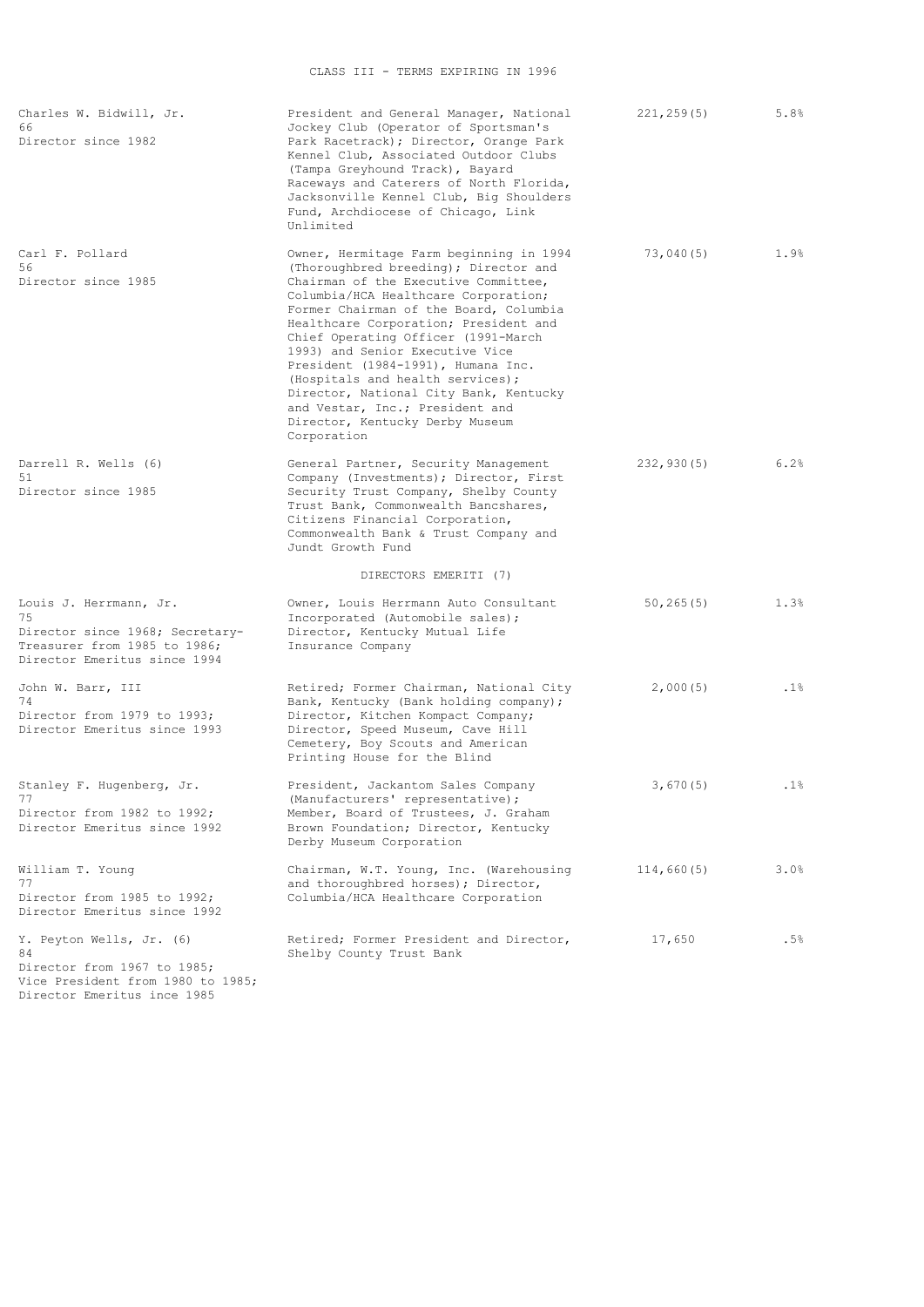|                                                      | NOMINEES FOR ELECTION AS DIRECTORS<br>NOT CURRENTLY DIRECTORS                                                                                                                                                                                                                                                                                                                  |              |         |
|------------------------------------------------------|--------------------------------------------------------------------------------------------------------------------------------------------------------------------------------------------------------------------------------------------------------------------------------------------------------------------------------------------------------------------------------|--------------|---------|
|                                                      | CLASS I - TERM EXPIRING IN 1997                                                                                                                                                                                                                                                                                                                                                |              |         |
| G. Watts Humphrey, Jr.<br>50<br>Nominee for Director | President, GWH Holdings (Private<br>investment company); Chief Executive<br>Officer, The Conair Group, Inc.,<br>Metaltech, Nextech and Smith-Steelite;<br>Deputy Chairman - Fourth District,<br>Federal Reserve Bank Board of<br>Cleveland; Chairman, The Society of<br>Plastics Industry, Inc. and The<br>Blood-Horse, Inc.; Director, Keeneland<br>Association, Incorporated | $-0-$        | $\star$ |
|                                                      | CLASS II - TERM EXPIRING IN 1998                                                                                                                                                                                                                                                                                                                                               |              |         |
| W. Bruce Lunsford<br>47<br>Nominee for Director      | Chairman, President and Chief Executive<br>Officer, Vencor, Inc. (Intensive care<br>hospitals and nursing homes); Director,<br>ResCare, Inc., National City Bank,<br>Kentucky (Executive Committee),<br>Kentucky Economic Development<br>Corporation and Kentucky Country Day<br>School; Member, Board of Trustees,<br>Bellarmine College and Centre College                   | 100,030(5)   | 2.6%    |
|                                                      | CLASS III - TERM EXPIRING IN 1996                                                                                                                                                                                                                                                                                                                                              |              |         |
| Thomas H. Meeker<br>51<br>Nominee for Director       | President and Chief Executive Officer<br>of the Company; Director, Thoroughbred<br>Racing Association of North America,<br>Inc. (Executive Committee), Equibase<br>Company, PNC Bank, Kentucky, Inc.<br>(Chairman, Audit Committee), Bell South<br>Telecommunications, Inc. (Vice<br>Chairman, Executive Committee) and                                                        | 29,437(5)(8) | .8%     |

Alliant Health Systems, Inc. (Executive

\*Less than 0.1%

(1) Except as otherwise indicated, there has been no change in principal occupation or employment during the past five years.

Committee)

- (2) Directorships in companies registered pursuant to the Securities Exchange Act of 1934 or the Investment Company Act of 1940 and, in the case of certain directors, other directorships considered significant by them.
- (3) No director or nominee shares voting or investment power of his beneficially owned shares, except that Messrs. Bidwill, Clay, Galbreath, Hancock, Herrmann and Wells share with others the voting and investment power with respect to 2,919, 43,630, 27,377, 106,325, 10,200 and 232,930 shares, respectively, and Mr. Lunsford shares investment power with respect to 10,000 shares. Of the total shares listed above, Mr. Clay specifically disclaims beneficial ownership of 10,950 shares owned by the Agnes Clay Pringle Trust of which he is the trustee, and Mr. Hancock specifically disclaims beneficial ownership of 79,200 shares owned by the A.B. Hancock, Jr. Marital Trust of which is the trustee, of 9,030 shares owned by the Nancy Clay Hancock Trust of which he is a trustee and of 6,043.33 shares held by the ABC Partnership of which he is a general partner, and Mr. Wells disclaims beneficial ownership of 22,400 shares held by The Wells Foundation, Inc. of which he is a trustee and of 135,791.90 shares held by The Wells Family Partnership of which he is the Managing General Partner.
- (4) Does not include shares held by certain adult members of the families of certain directors, or in some cases by fiduciaries for the benefit of family members, as to which such directors disclaim beneficial ownership.
- (5) Messrs. Farish, Clay, Grissom, Hancock, Hower, Bidwill, Pollard, Herrmann, Barr, Hugenberg, Young, Lunsford and Meeker are signatories to the Stockholder Agreement with respect to 25,280, 46,630, 10,050, 142,825, 1,040, 222,259 (including shares acquired after April 1, 1995), 73,040, 232,930, 40,065, 2,000, 3,670, 114,660, 100,030 and 29,437 shares, respectively. See Item 12. "Security Ownership of Certain Beneficial Owners and Management."
- (6) Darrell R. Wells is the nephew of Y. Peyton Wells, Jr.
- (7) Directors Emeriti are entitled to attend meetings of the Board of Directors but do not have a vote on matters presented to the Board.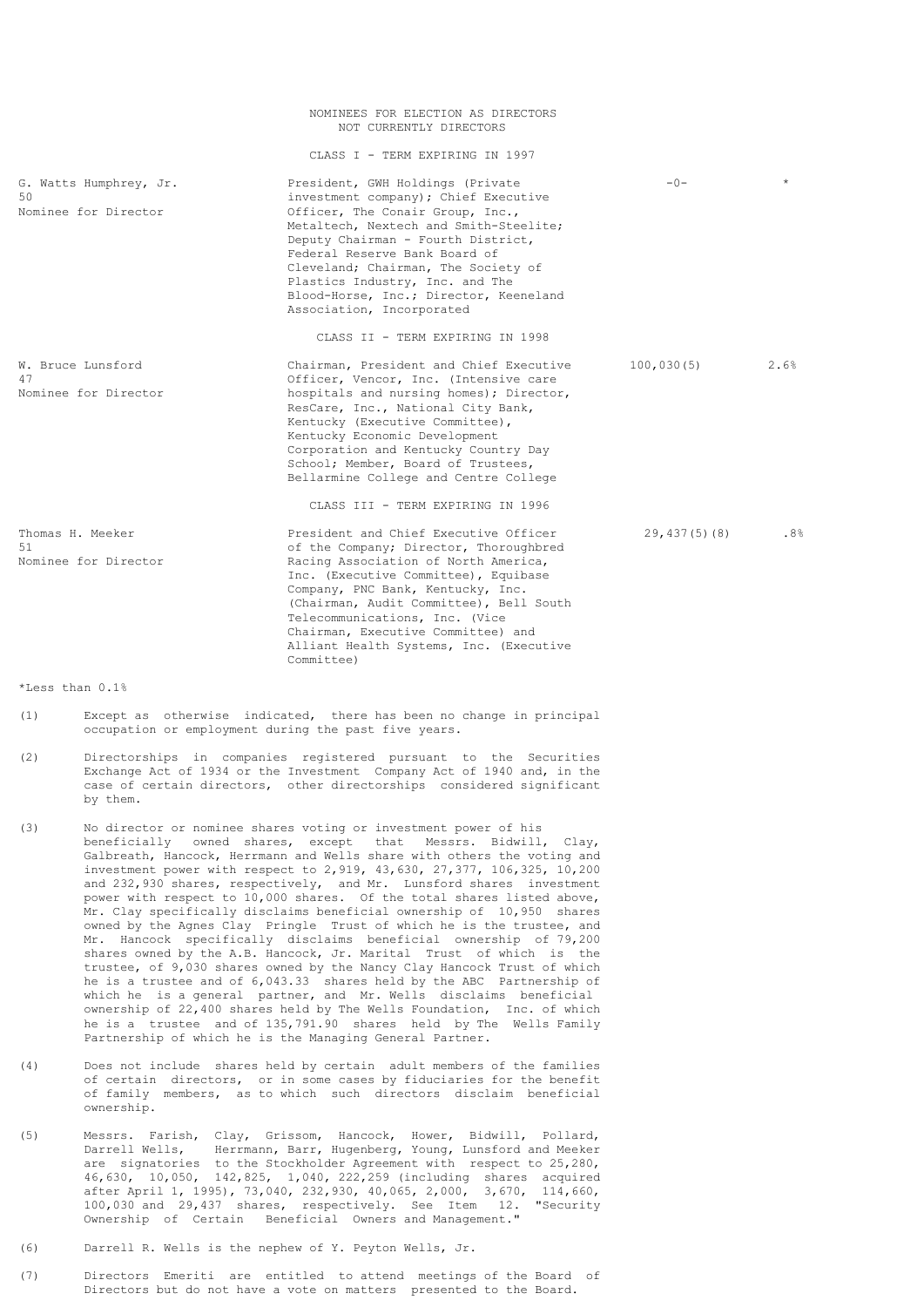The Bylaws provide that once a director is 72 years of age, he may not stand for re-election but shall assume Director Emeriti status as of the annual meeting following his current term of service as a director. The Chairman of the Board may continue to serve as a director notwithstanding this provision.

(8) Includes 717 shares issuable under the Company's Incentive Compensation Plan and 16,900 shares issuable under currently exercisable options.

# EXECUTIVE OFFICERS OF THE COMPANY

 The Company's executive officers, as listed below, are elected annually to their executive offices and serve at the pleasure of the Board of Directors.

|                             |                                                                                                                                                                                                                                                 | Common Stock of<br>the Company<br>Beneficially Owned<br>AS OF APRIL 1, 1995(1)(2) |               |  |
|-----------------------------|-------------------------------------------------------------------------------------------------------------------------------------------------------------------------------------------------------------------------------------------------|-----------------------------------------------------------------------------------|---------------|--|
| NAME AND AGE                | Position (s) With Company<br>AND TERM OF OFFICE                                                                                                                                                                                                 | AMOUNT                                                                            | % of<br>CLASS |  |
| William S. Farish (3)<br>56 | Director since 1985;<br>Chairman of the Board<br>since 1992                                                                                                                                                                                     | 25, 280(4)                                                                        | .7%           |  |
| Thomas H. Meeker<br>51      | President and Chief Executive<br>Officer since 1984                                                                                                                                                                                             | 29,437(4)(5)                                                                      | .8%           |  |
| Jeffrey M. Smith<br>42      | Senior Vice President of Planning<br>and Development since February 1993;<br>Senior Vice President of Finance from 1991<br>to 1993; Treasurer from 1986 to 1993; Vice<br>President of Finance from 1990 to 1991;<br>Secretary from 1986 to 1990 | 3,349(6)                                                                          | .1%           |  |
| Dan L. Parkerson<br>52      | Senior Vice President of Operations<br>since February 1991 and General<br>Manager since June 1991; Vice President of<br>Operations from 1990 to 1991; Director of<br>Operations from 1986 to 1990                                               | 2,450(7)                                                                          | .1%           |  |
| David E. Carrico<br>44      | Senior Vice President of Administration<br>since June 1994; Vice President of<br>Marketing from 1990 to June 1994;<br>Director of Marketing from 1984 to 1990                                                                                   | 2,310(8)                                                                          | .1%           |  |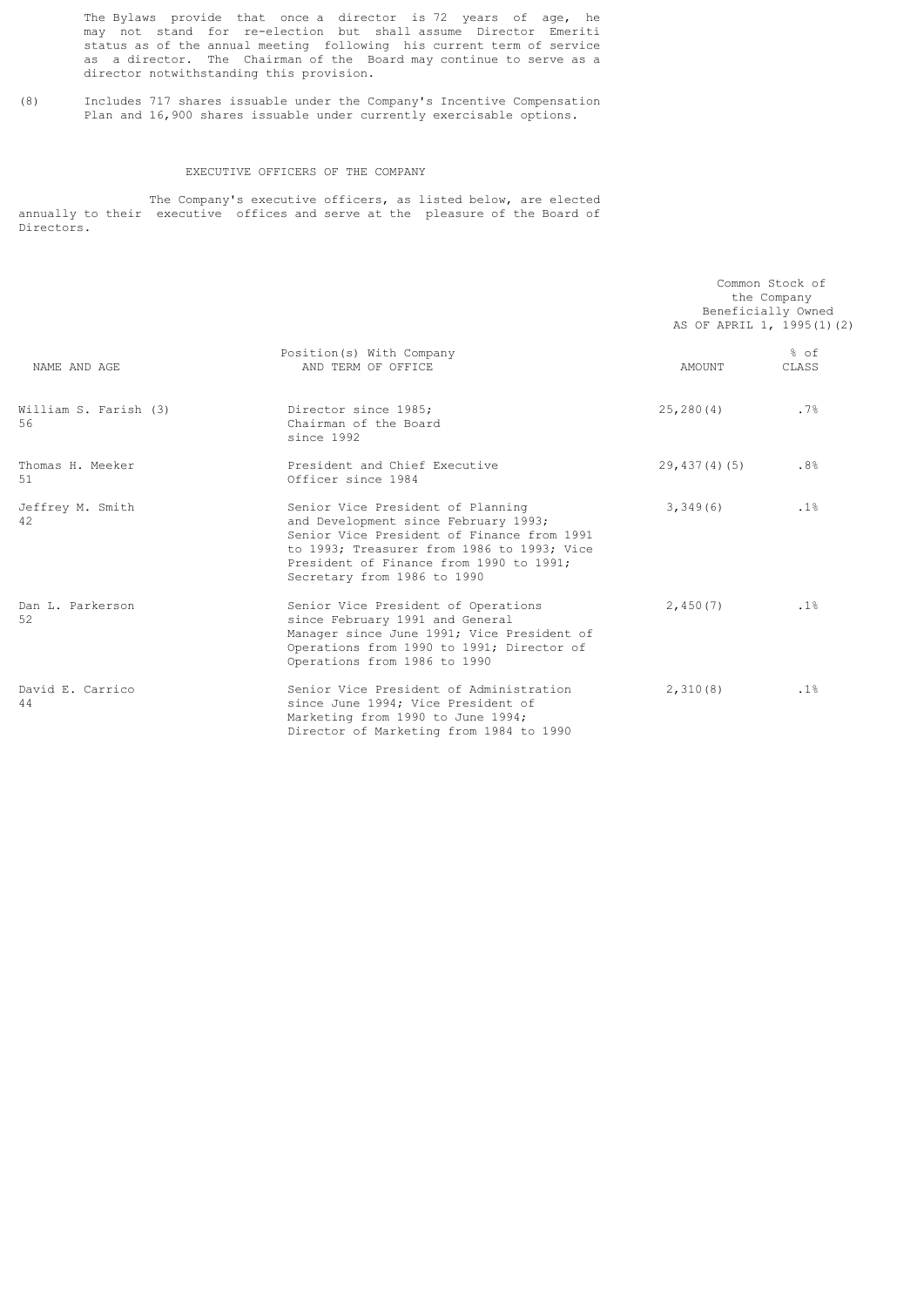| Alexander M. Waldrop<br>38 | Senior Vice President since June 1994;<br>General Counsel and Secretary since<br>August 1992 | 3,104(9)  | $.1\%$ |
|----------------------------|----------------------------------------------------------------------------------------------|-----------|--------|
| Vicki L. Baumgardner       | Vice President of Finance and                                                                | 1,653(10) |        |
| 43                         | Treasurer since to February 1993;                                                            |           |        |
|                            | Controller from 1989                                                                         |           |        |

\* Less than 0.1%

- (1) See the Table on Options/SAR Grants in Last Fiscal Year under Item 11. "Executive Compensation" for a discussion of stock options granted by the Board of Directors to executive officers during 1994 and 1995.
- (2) No executive officer shares voting or investment power with respect to his or her beneficially owned shares.
- (3) Mr. Farish does not serve full-time as an executive officer of the Company and is not compensated as an officer of the Company.
- (4) All shares owned by Mr. Farish and Mr. Meeker are subject to the Stockholder Agreement. See Item 12. "Security Ownership of Certain Beneficial Owners and Management."
- (5) Includes 717 shares issuable under the Company's Incentive Compensation Plan and 16,900 shares issuable under currently exercisable options.
- (6) Includes 108 shares issuable under the Company's Incentive Compensation Plan and 3,000 shares issuable under currently exercisable options.
- (7) Includes 109 shares issuable under the Company's Incentive Compensation Plan and 2,000 shares issuable under currently exercisable options.
- (8) Includes 104 shares issuable under the Company's Incentive Compensation Plan and 2,000 shares issuable under currently exercisable options.
- (9) Includes 104 shares issuable under the Company's Incentive Compensation Plan and 3,000 shares issuable under currently exercisable options.
- (10) Includes 27 shares issuable under the Company's Incentive Compensation Plan and 1,500 shares issuable under currently exercisable options.

 Mr. Waldrop was employed as an attorney with the Louisville law firm of Wyatt, Tarrant & Combs, which firm serves as primary outside counsel to the Company, from August 1985 until his employment by the Company.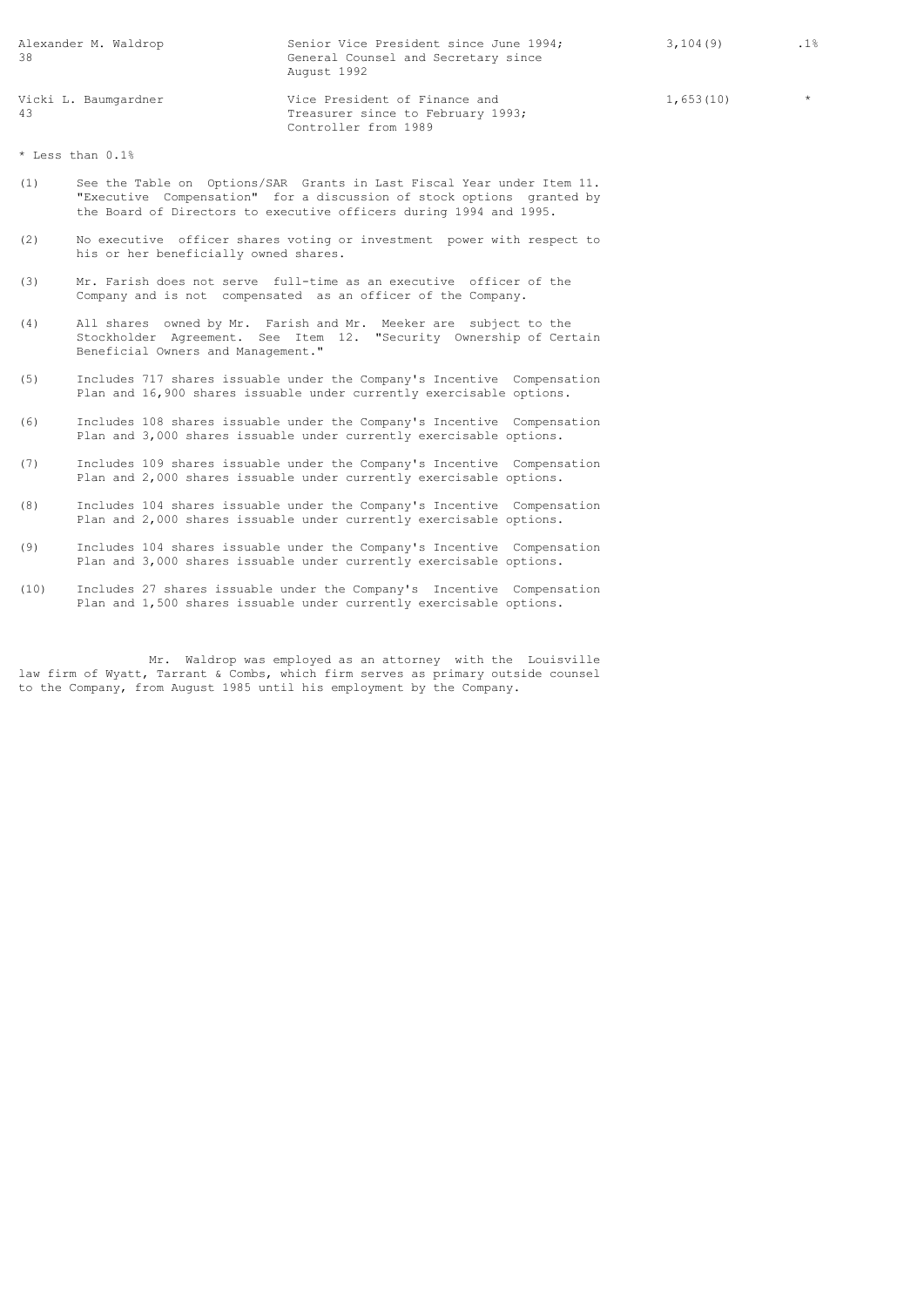Section 16(a) of the Securities Exchange Act of 1934 requires that the Company's executive officers, directors and persons who beneficially own more than ten percent (10%) of the Company's Common Stock file certain reports with the Securities and Exchange Commission ("SEC") with regard to their beneficial ownership of such Common Stock. Pursuant to applicable SEC regulations, the signatories to the Stockholder Agreement (and a prior stockholder agreement) are (or were) also required to file such reports with the SEC. The Company is required to disclose any failure to file or late filings of such reports. See Item 12. "Security Ownership of Certain Beneficial Owners and Management" for a discussion of the terms of the Stockholder Agreement. During the Company's prior fiscal year, James W. Phillips and the Wells Family Partnership each made a single late filing of one (1) report, covering one (1) transaction. The Estate of Warner L. Jones, Jr. and Edna Veeneman Lewis each made late filings of two (2) reports, each covering one (1) transaction. These persons were obligated to make filings with the SEC solely because they were signatories to a stockholder agreement no longer in effect similar to the Stockholder Agreement; none of them is an officer or director nor are they individually a beneficial owner of ten percent (10%) or more of the Company's Common Stock. In addition, one (1) late filing covering one (1) transaction was made by Seth W. Hancock, a director of the Company, and by Kevin Marie Nuss, an officer of the Company who previously was subject to the filing requirements of Section 16(a). The required reports were subsequently filed for each person. Based solely on its review of the forms filed with the SEC, the Company believes that all other filing requirements applicable to its directors, executive officers and ten percent (10%) beneficial owners were satisfied.

### ITEM 11. EXECUTIVE COMPENSATION

 The following table sets forth the remuneration paid during the last three (3) fiscal years by the Company to [i] Mr. Meeker, the President and CEO of the Company, and [ii] each of the Company's four (4) most highly compensated executive officers whose total annual salary and bonus exceeded \$100,000 in fiscal year 1994 (collectively the "named executive officers").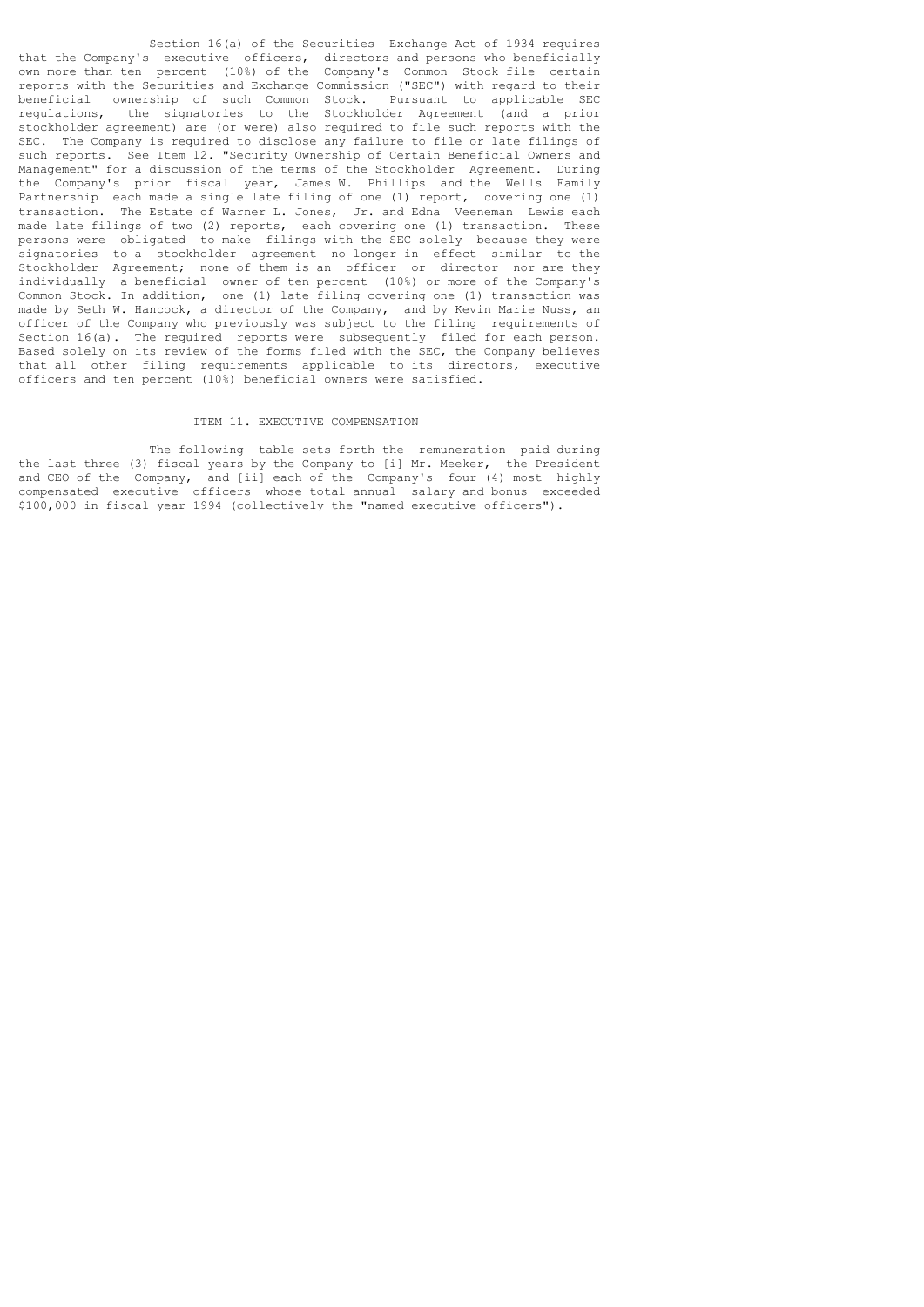## SUMMARY COMPENSATION TABLE ANNUAL COMPENSATION

| Name &<br>Principal<br>Position                                                         | Year         |                    |                  |                                         | All<br>Long Term<br>Compensation                | Other<br>Compensation<br>(4) |
|-----------------------------------------------------------------------------------------|--------------|--------------------|------------------|-----------------------------------------|-------------------------------------------------|------------------------------|
|                                                                                         |              | Salary(1)          | Bonus (2)        | Other<br>Annual<br>Compensa-<br>tion(3) | Securities<br>Underlying<br>Options/SARs<br>( # |                              |
| Thomas H. Meeker,<br>President and CEO                                                  | 1994         | \$245,000          | \$73,868         | \$49,463                                | 10,000                                          | \$12,711                     |
|                                                                                         | 1993<br>1992 | 217,250<br>230,000 | 101,673<br>$-0-$ | 43,645<br>52,456                        | 50,700<br>$-0-$                                 | 20,088<br>17,672             |
| David E. Carrico,<br>Senior Vice<br>President-Administration                            | 1994         | 86,607             | 21,574           | $-0-$                                   | 1,750                                           | 7,867                        |
|                                                                                         | 1993<br>1992 | 68,000<br>60,000   | 18,471<br>$-0-$  | $-0-$<br>$-0-$                          | 6,000<br>$-0-$                                  | 6,304<br>5,516               |
| Dan L. Parkerson,<br>Senior Vice<br>President-Operations<br>and General Manager         | 1994         | 94,108             | 22,512           | $-0-$                                   | 1,750                                           | 9,188                        |
|                                                                                         | 1993<br>1992 | 78,883<br>76,000   | 28,695<br>$-0-$  | $-0-$<br>$-0-$                          | 6,000<br>$-0-$                                  | 7,061<br>7,586               |
| Jeffrey M. Smith,<br>Senior Vice President<br>- Planning and<br>Development             | 1994         | 93,581             | 22,278           | $-0-$                                   | 2,000                                           | 9,171                        |
|                                                                                         | 1993<br>1992 | 76,083<br>100,000  | 27,694<br>$-0-$  | $-0-$<br>$-0-$                          | 9,000<br>$-0-$                                  | 8,133<br>7,009               |
| Alexander M. Waldrop,<br>Senior Vice President,<br>General Counsel and<br>Secretary (5) | 1994         | 88,821             | 21,574           | $-0-$                                   | 2,000                                           | 8,113                        |
|                                                                                         | 1993<br>1992 | 75,167<br>34,375   | 19,543<br>$-0-$  | $-0-$<br>$-0-$                          | 9,000<br>$-0-$                                  | 132<br>44                    |

- - ------------------

- (1) On November 18, 1993, the Company amended its Articles of Incorporation to change its fiscal year from January 31 to December 31. Annual compensation for 1993 is based upon actual compensation paid by the Company to the named executive officers for the eleven months ended December 1993. Annual compensation figures for 1992 and 1994 include a twelve month period.
- (2) Bonus awards were paid in cash and/or stock pursuant to the Company's Incentive Compensation Plan or otherwise. See "Compensation Committee Report on Executive Compensation."
- (3) Includes above-market earnings on compensation deferred under the Company's Incentive Compensation Plan and the expense of a Supplemental Benefit Plan of which Mr. Meeker is currently the only participant. See the discussion regarding the Supplemental Benefit Plan below.
- (4) Consists of life insurance premiums paid by the Company with respect to certain term life insurance payable on the officer's death to beneficiaries designated by him and further, includes amounts contributed by the Company to the officer's account under the Company's Profit Sharing Plan. Amounts attributable to such term life insurance are as follows: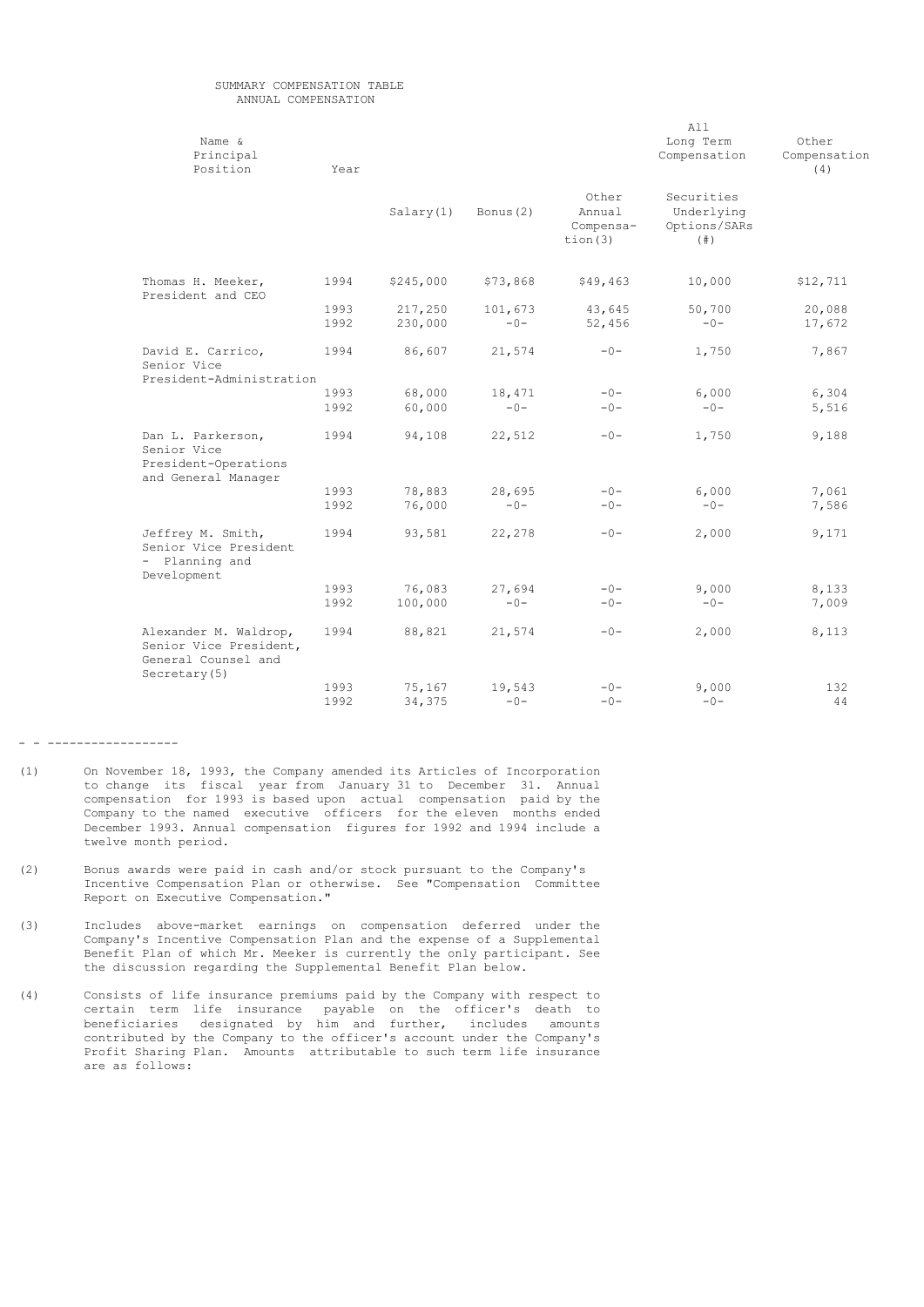|      | MEEKER<br>MR. | MR. CARRICO | . PARKERSON<br>MR. | MR. SMITH | WALDROP<br>MR. |
|------|---------------|-------------|--------------------|-----------|----------------|
| 1994 | \$2,864       | \$247       | \$791              | \$278     | \$167          |
| 1993 | 2,909         | 247         | 812                | 288       | 132            |
| 1992 | 2,047         | 175         | 588                | 135       | 44             |

 Pursuant to the Company's Profit Sharing Plan, the Company matches employees' contributions (which are limited to 10% of annual compensation up to \$9,240 for calendar year 1994) up to 2% of quarterly contributions and also makes discretionary contributions. Amounts contributed by the Company on behalf of the named executive officers are as follows:

|      | MR. MEEKER | MR. CARRICO | MR. PARKERSON | MR. SMITH | MR. WALDROP |
|------|------------|-------------|---------------|-----------|-------------|
| 1994 | \$9,847    | \$7,620     | \$8,397       | \$8,893   | \$7,946     |
| 1993 | 17,179     | 6,057       | 6,249         | 7,845     |             |
| 1992 | 15,935     | 5,341       | 6,998         | 6,874     |             |

(5) Mr. Waldrop was employed by the Company in August, 1992 and his compen sation for 1992 reflects less than six months of service.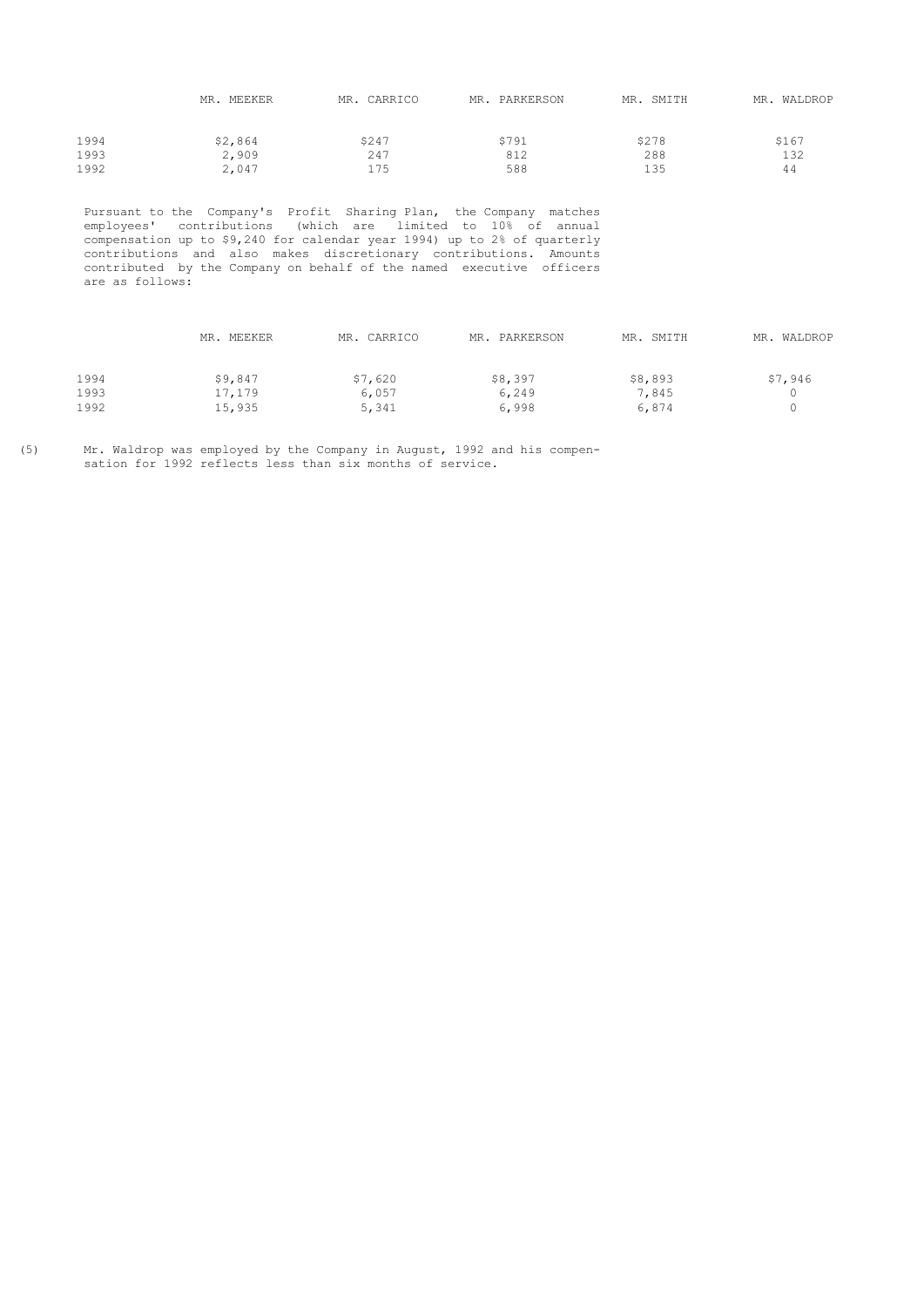## OPTIONS/SAR GRANTS IN LAST FISCAL YEAR

INDIVIDUAL GRANTS GRANTS GRANT GRANT GRANT GRANT GRANT GRANT GRANT GRANT GRANT GRANT GRANT GRANT GRANT GRANT GRANT GRANT GRANT GRANT GRANT GRANT GRANT GRANT GRANT GRANT GRANT GRANT GRANT GRANT GRANT GRANT GRANT GRANT GRANT DATE VALUE(3)

| Name                 | Number of<br>Securities<br>Underlying<br>Options<br>Granted<br>(1) | % of Total<br>Options<br>Granted to<br>Employees<br>in Fiscal<br>Year | Exercise<br>or Base<br>Price<br>$(\frac{\xi}{\sh})$ (2) | Market<br>Price<br>on Date<br>of Grant | Expiration<br>Date | Grant Date<br>Present<br>Value<br>(5) |
|----------------------|--------------------------------------------------------------------|-----------------------------------------------------------------------|---------------------------------------------------------|----------------------------------------|--------------------|---------------------------------------|
| Thomas H. Meeker     | 2,272                                                              | 11%                                                                   | \$44                                                    | \$44                                   | 3/15/2004          | \$58,686                              |
|                      | 2,728                                                              | 13%                                                                   | 44                                                      | 44                                     | 3/15/2004          | 70,464                                |
|                      | 2,352                                                              | 11%                                                                   | 42.50                                                   | 42.50                                  | 12/15/2004         | 57,412                                |
|                      | 2,648                                                              | 13%                                                                   | 42.50                                                   | 42.50                                  | 12/15/2004         | 64,638                                |
| David E. Carrico     | 750                                                                | 4%                                                                    | 44                                                      | 44                                     | 3/15/2004          | 19,373                                |
|                      | 1,000                                                              | 5%                                                                    | 42.50                                                   | 42.50                                  | 12/15/2004         | 24,410                                |
| Dan L. Parkerson     | 750                                                                | 4%                                                                    | 44                                                      | 44                                     | 3/15/2004          | 19,373                                |
|                      | 1,000                                                              | 5%                                                                    | 42.50                                                   | 42.50                                  | 12/15/2004         | 24,410                                |
| Jeffrey M. Smith     | 1,000                                                              | 5%                                                                    | 44                                                      | 44                                     | 3/15/2004          | 25,830                                |
|                      | 1,000                                                              | 5%                                                                    | 42.50                                                   | 42.50                                  | 12/15/2004         | 24,410                                |
| Alexander M. Waldrop | 1,000                                                              | 5%                                                                    | 44                                                      | 44                                     | 3/15/2004          | 25,830                                |
|                      | 1,000                                                              | 5%                                                                    | 42.50                                                   | 42.50                                  | 12/15/2004         | 24,410                                |
|                      |                                                                    |                                                                       |                                                         |                                        |                    |                                       |

- - -------------------------

(1) 8,500 options are exercisable beginning 3/15/97. 9,000 options are exercis able beginning 12/15/97.

(2) The 2,272 options and 2,352 options granted to Mr. Meeker are intended to qualify as incentive stock options under the Internal Revenue Code of 1986, as amended, and accordingly, the exercise price of these options is the fair market value of the shares as of the date of their grant. The 1,000 options granted to each of Messrs. Carrico, Parkerson, Smith and Waldrop on December 15, 1994 are also intended to qualify as incentive stock options under the Internal Revenue Code of 1986, as amended. All other options are non-qualified stock options. 8,500 options and 9,000 options, respectively, have been granted at an exercise price equal to the closing high bid price of the Company's Common Stock as of March 15, 1994 and December 15, 1994, respectively.

(3) The options are valued using the Cox-Ross-Rubinstein Binomial option pricing model, which is a variation of the Black-Scholes option pricing model. This calculation is based on the following assumptions: (i) an expected option term of eight years, (ii) an interest rate of 6.27% and 7.81% (March 15, 1994 and December 15, 1994, respectively) based on the quoted yield of U.S. Treasury Bonds on the date of grant maturing in eight years, (iii) a dividend yield of .92% and 1.04% (March 15, 1994 and December 15, 1994, respectively) per share, and (iv) a stock price volatility of 26.49% and 21.25% (March 15, 1994 and December 15, 1994, respectively) based upon the average closing price of the 250-day period preceding the grant date. Based on these assumptions, the value of the nonqualifying options was determined to be \$25.83 and \$24.41 (March 15, 1994 and December 15, 1994, respectively) per share and the value of the incentive stock options was determined to be \$25.83 and \$24.41 (March 15, 1994 and December 15, 1994, respectively) per share.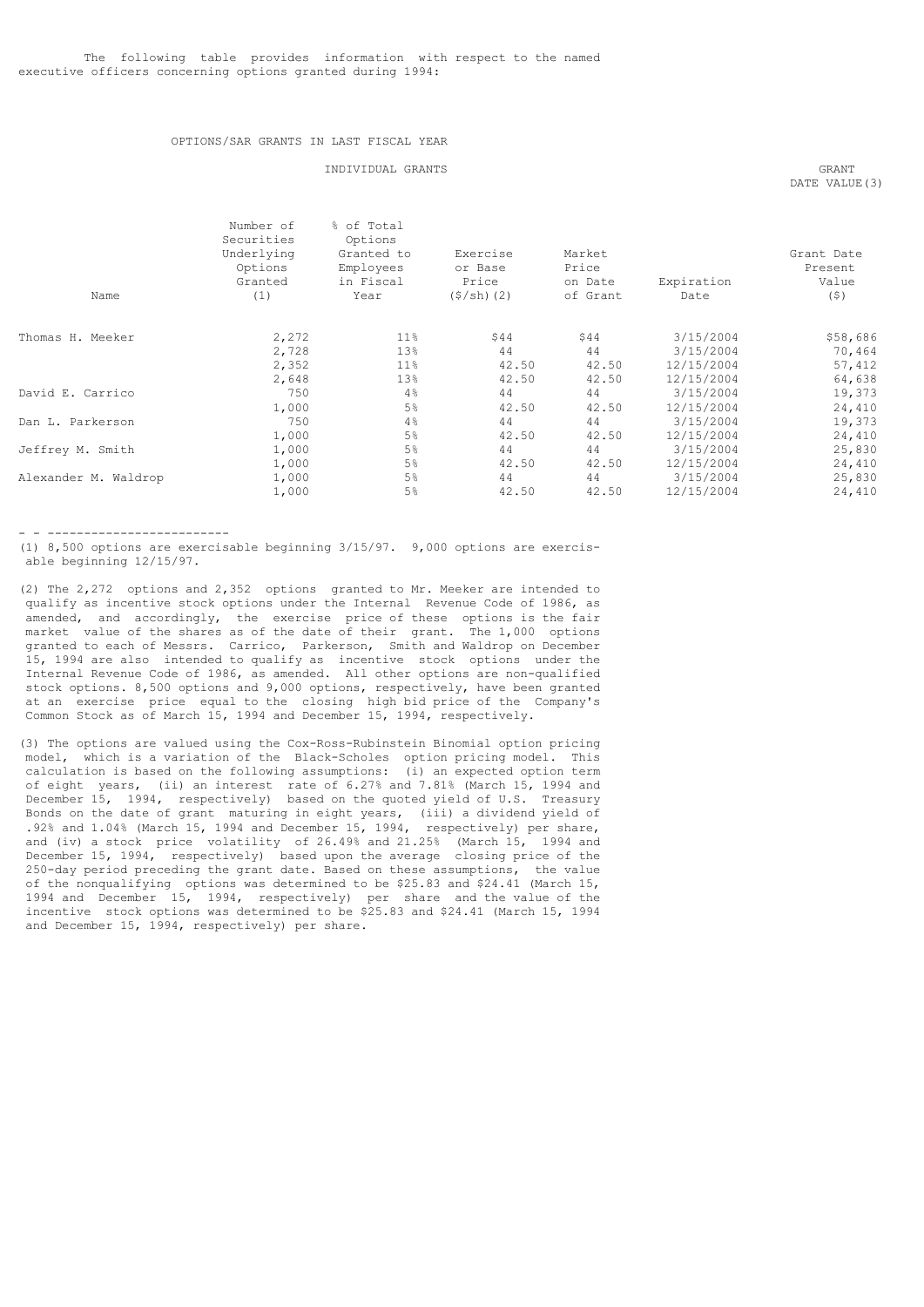The following table provides information with respect to the named executive officers concerning unexercised options held as of December 31, 1994:

AGGREGATE OPTION EXERCISES IN 1994 AND YEAR-END OPTION VALUES

| NAME             | Number of unexercised options at<br>YEAR END<br>Exercisable/<br>UNEXERCISABLE | Value of unexercised in-the-money<br>OPTIONS AT YEAR END (1)<br>Exercisable/<br>UNEXERCISABLE |  |
|------------------|-------------------------------------------------------------------------------|-----------------------------------------------------------------------------------------------|--|
| Thomas H. Meeker | 16,900/43,800                                                                 | \$0/7,500                                                                                     |  |
| David E. Carrico | 2,000/5,750                                                                   | 0/1,500                                                                                       |  |
| Dan L. Parkerson | 2,000/5,750                                                                   | 0/1,500                                                                                       |  |
| Jeffrey M. Smith | 3,000/8,000                                                                   | 0/1,500                                                                                       |  |

Alexander M. Waldrop 3,000/8,000 0/1,500

Jeffrey M. Smith 3,000/8,000 0/1,500

#### - - -------------------

(1) Closing high bid as of the last trading day of 1994 (December 30, 1994) minus the exercise price.

 The Company maintains a Supplemental Benefit Plan (the "Plan) in which Mr. Meeker is currently the only participant. The Plan provides that if a participant remains in the employ of the Company until age 55 or becomes totally and permanently disabled, the participant will be paid a monthly benefit equal to 45% of the "highest average monthly earnings", as defined in the Plan, prior to the time of disability or age 55, reduced by certain other benefits as set forth in the Plan, commencing on retirement (or attainment of age 55 if disability occurs prior to said age) and continuing for life.(1) The benefit payable under the Plan is increased by 1% for each year the participant remains employed by the Company after age 55, to a maximum of 55% of the highest average monthly earnings at age 65. Due to the reductions set forth in footnote 1, the estimated annual benefit payable upon retirement at age 65 to Mr. Meeker under the Plan is \$50,486.

## - - -------------

1 The Plan provides that the monthly benefit will be reduced by [i] 100% of the primary insurance amount under social security payable to a participant determined as of the later of the participant's retirement date or attainment of age 62; [ii] 100% of the participant's monthly benefit calculated in the form of a life annuity under the terminated Churchill Downs Pension Plan; [iii] 100% of the monthly income option calculated as a life annuity from the cash surrender value of all life insurance policies listed on a schedule attached to the participant's plan agreement; and [iv] 100% of the employer contributions and any employee contributions up to a maximum of \$2,000 per year allocated to the participant's accounts under the Churchill Downs Incorporated Profit Sharing Plan, calculated in the form of a life annuity payable on his retirement date.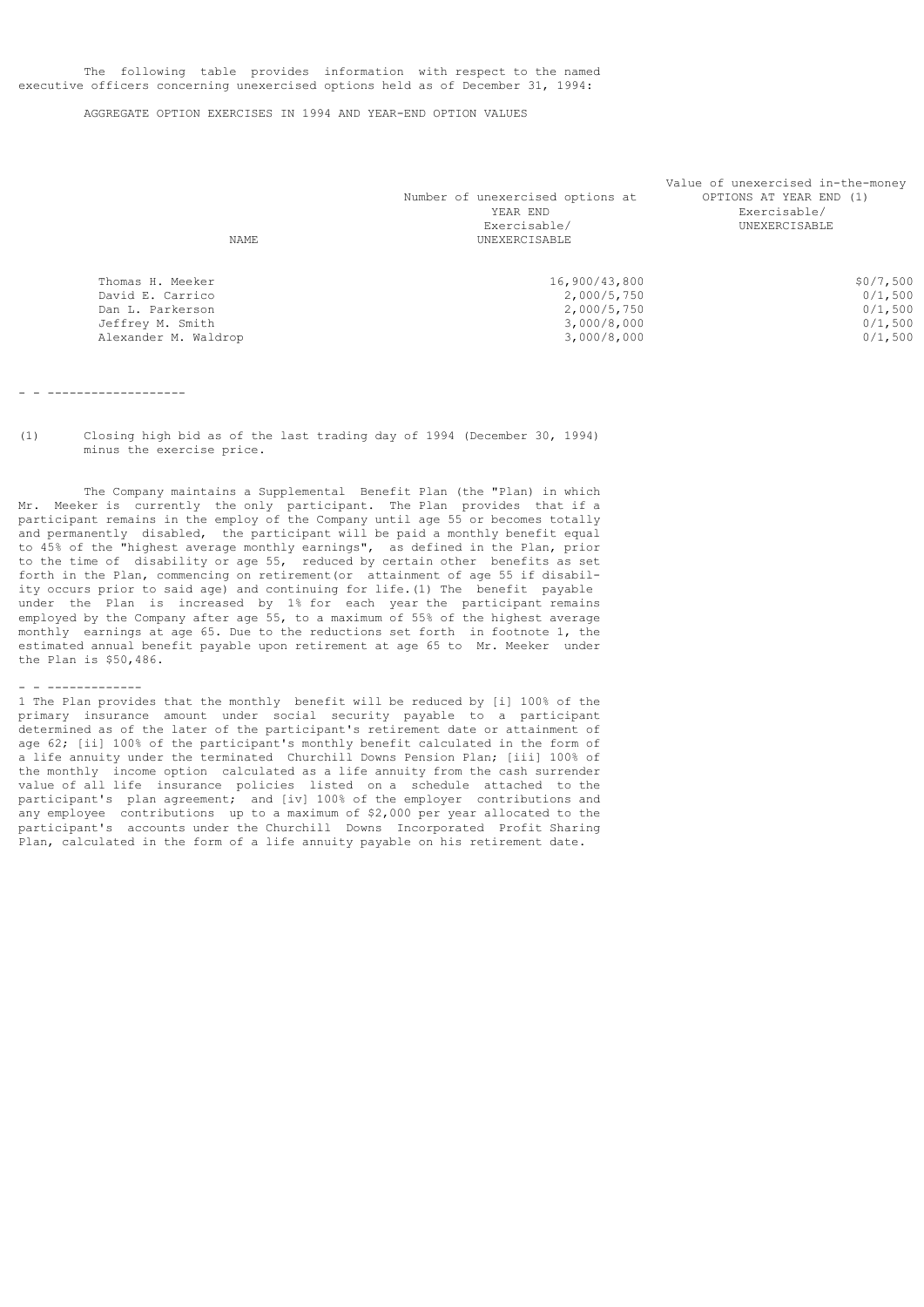# EMPLOYMENT AGREEMENT AND CHANGE IN CONTROL AGREEMENT

 Mr. Meeker was employed as President and Chief Executive Officer of the Company in October 1984 under an annually renewing three-year contract. Mr. Meeker's compensation for 1995 includes a base salary of \$245,000 per year, reimbursement for travel and entertainment expenses (including his wife's travel expenses on Company business), provision of an automobile, payment of dues for one (1) country club and any other professional or business associations, and a \$250,000 life insurance policy. Mr. Meeker's employment may be terminated by the Company prior to the expiration of his employment agreement only if he willfully fails to perform his duties under his employment agreement or otherwise engages in misconduct that injures the Company. Pursuant to Mr. Meeker's employment agreement, in the event of both a "change in control" of the Company and, within one (1) year of such "change in control," either termination of Mr. Meeker's employment by the Company without "just cause" or his resignation, the Company will pay to Mr. Meeker an amount equal to three (3) times his average annual base salary over the prior five (5) years. A "change in control" is defined generally to include the sale by the Company of all or substantially all of its generally to include the sale by the Company of all or substantially assets, a consolidation or merger involving the Company, the acquisition of over 30% of the Common Stock in a tender offer or any other change in control of the type which would be required to be reported under the Federal securities laws; however, a "change in control" will not be deemed to have occurred in the case of a tender offer or change reportable under the Federal securities laws, unless it is coupled with or followed by the election of at least one-half of the directors of the Company to be elected at any one (1) election and the election of such directors has not been previously approved by at least two-thirds of the directors in office prior to such change in control.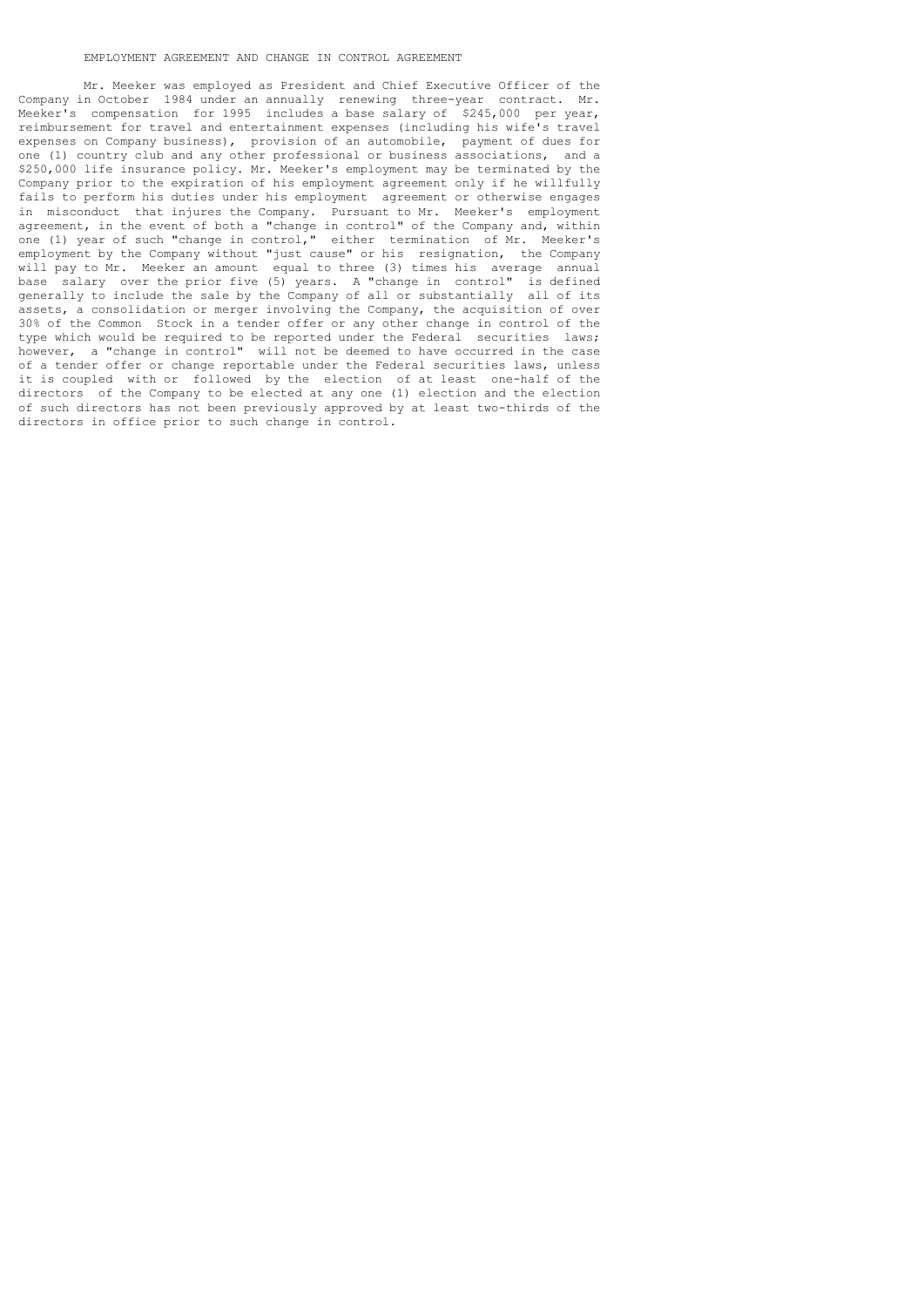Under rules established by the SEC, the Compensation Committee of the Board of Directors (the "Committee") is required to disclose: (1) the Committee's compensation policies applicable to the Company's executive officers; (2) the relationship of executive compensation to Company performance; and (3) the Committee's bases for determining the compensation of the Company's Chief Executive Officer ("CEO"), Thomas H. Meeker, for the most recently completed fiscal year. Pursuant to these requirements, the Committee has prepared this report.

 The Committee consists of five (5) independent Directors, none of whom has ever been employed by the Company. The Committee annually reviews executive officer compensation and makes recommendations to the Board of Directors on all matters related to executive compensation. The Committee's authority and oversight extend to total compensation, including base salary, annual incentive compensation and stock options for the Company's executive officers as well as the Company's Profit Sharing Plan. The Committee also administers the employment contract and Supplemental Benefit Plan of the Company's CEO, Thomas H. Meeker. The Committee makes its compensation recommendations to the Board of Directors after considering the recommendations of the CEO (on all but CEO compensation) and other qualified compensation consultants. The Committee also reviews compensation data from comparable companies including those found in the peer group performance graph (the "Peer Graph") which follows this report.

 The fundamental philosophy of the Committee is to assure that the Company's compensation program for executive officers links pay to business strategy and performance in a manner which is effective in attracting, motivating and retaining key executives while also providing performance incentives which will inure to the benefit of executive officers and shareholders alike. The objective is to provide total compensation commensurate with Company performance by combining salaries that are competitive in the marketplace with incentive pay opportunities established by the Committee which are competitive with median levels of competitors' incentive compensation.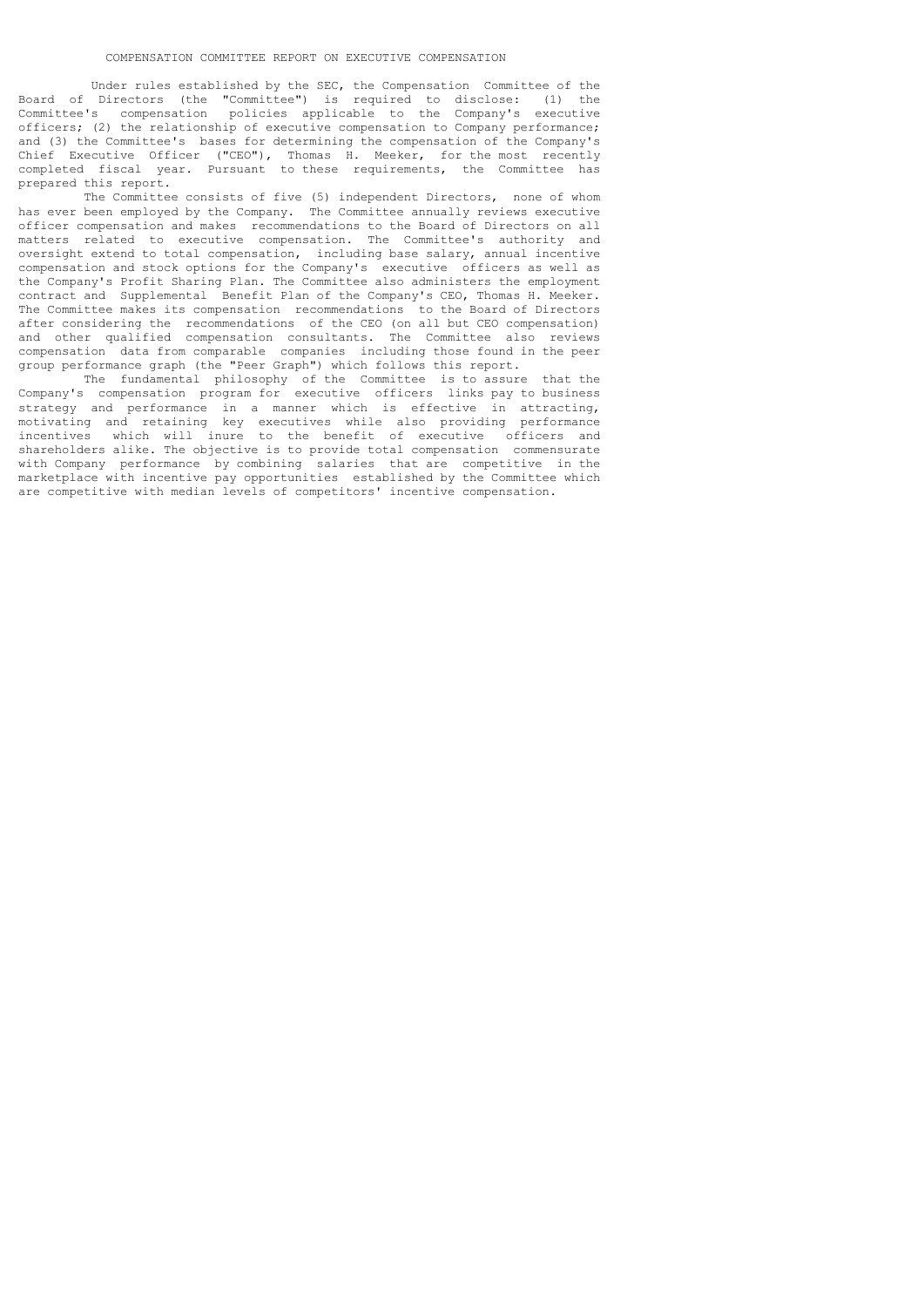There are three (3) basic elements of the Company's executive compensation program, each determined by individual and corporate performance: (i) base salary compensation, (ii) annual variable performance incentive compensation earned under the Company's Incentive Compensation Plan ("ICP"), and (iii) stock option grants made under the Company's 1993 Stock Option Plan.

 Base salaries are targeted to be competitive with comparable positions in comparable companies. In determining base salaries, the Committee also takes into account individual experience and performance and specific issues particular to the Company.

The ICP provides a direct financial incentive in the form of annual cash and/or stock bonuses. The amount of each bonus is determined by the Company's achievement of certain target earnings per share (computed before taxes but after recognition of awards made under the ICP) ("EPS") goals established annually by the Committee. The ICP provides for the award of a bonus based upon the Company's achievement of EPS goals and the 5-year total return to shareholders in the form of dividends and increases in the Company's stock price, compared to the Wilshire 5000 stock index. These goals are weighted with achievement of EPS goals having a factor of two-thirds and comparative total return to shareholders having a factor of one-third.

 The Committee has determined that as an executive's level of responsibility increases, a greater portion of his or her total compensation should be performance based. Not only do awards increase as an executive rises in the Company but also his or her ICP award is composed of a higher percentage of stock which means the compensation shifts to reliance on the value of the Company's stock.

 For the Company's year ended December 31, 1994, the Committee set the ICP minimum performance goal at EPS equal to the Company's budget and total return to shareholders equal to the Wilshire 5000 and the Company met both the EPS goal and total return to shareholders goal. As a result, bonuses were awarded under the ICP for the Company's year ended December 31, 1994. These bonuses are reflected in the Summary Compensation Table. For fiscal year 1995, the Committee once again set the ICP minimum performance goal at EPS equal to the Company's budget and total return to shareholders equal to the Wilshire 5000.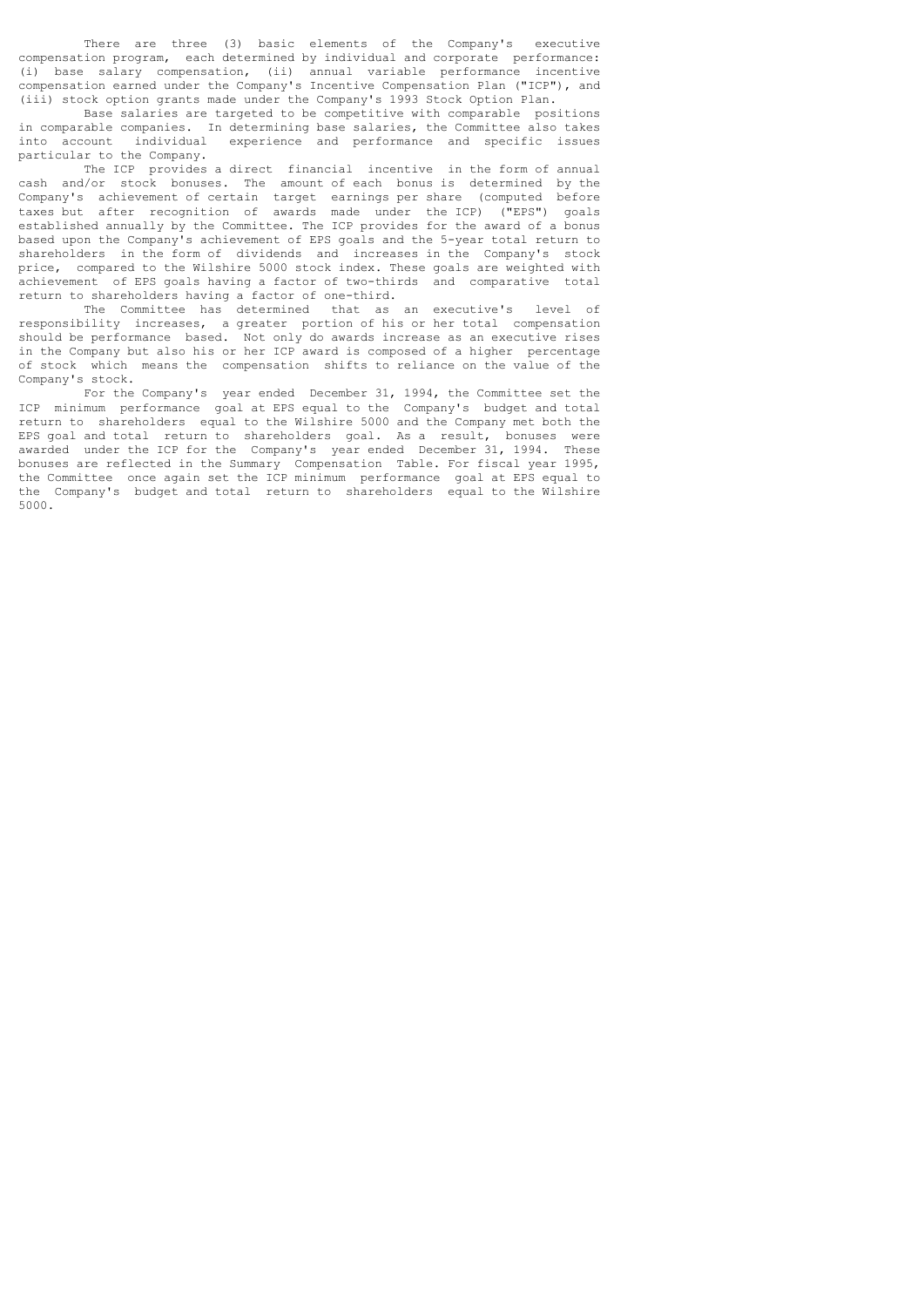At the Annual Meeting of Shareholders held on June 16, 1994, the shareholders of the Company approved the Churchill Downs Incorporated 1993 Stock Option Plan (the "Option Plan"). The Committee believes that the granting of options pursuant to the Option Plan to officers of the Company, including Mr. Meeker, will further the Company's goals of attracting, motivating and retaining employees while also providing compensation which links pay to performance. During 1994, awards under the Option Plan were as follows: (1) Mr. Meeker was granted 5,376 nonqualified stock options and 4,624 incentive stock options ("ISOs") and (2) all other officers were granted 4,800 nonqualified stock options and 5,750 ISOs. The options are exercisable in 1997. The Option Plan provides for cashless exercises through broker's transactions.

The Committee believes that the Option Plan is integral to a performance based compensation package. Although the ICP reflects certain levels of increases in stock price, the ICP is also heavily weighted toward earnings per share goals established by the Committee. The Option Plan allows the Company to further tie compensation to performance of the Company with a possibility of greatly increasing the total compensation package of its executives without an equivalent cash outlay by the Company.

 Mr. Meeker was employed as President and Chief Executive Officer of the Company in October 1984 under an annually renewing three-year contract. Each year, Mr. Meeker's base salary is set by the Committee after considering the Company's overall financial performance in light of the Company's strategic development initiatives. In April of 1994, Mr. Meeker's annual base salary was increased to \$245,000. This relatively small increase in base salary reflects the fact that the Committee has decided to shift a greater portion of Mr. Meeker's overall compensation to performance based sources such as the ICP and the Option Plan.

COMPENSATION COMMITTEE

 Frank B. Hower, Jr. William S. Farish Catesby W. Clay Arthur B. Modell Darrell R. Wells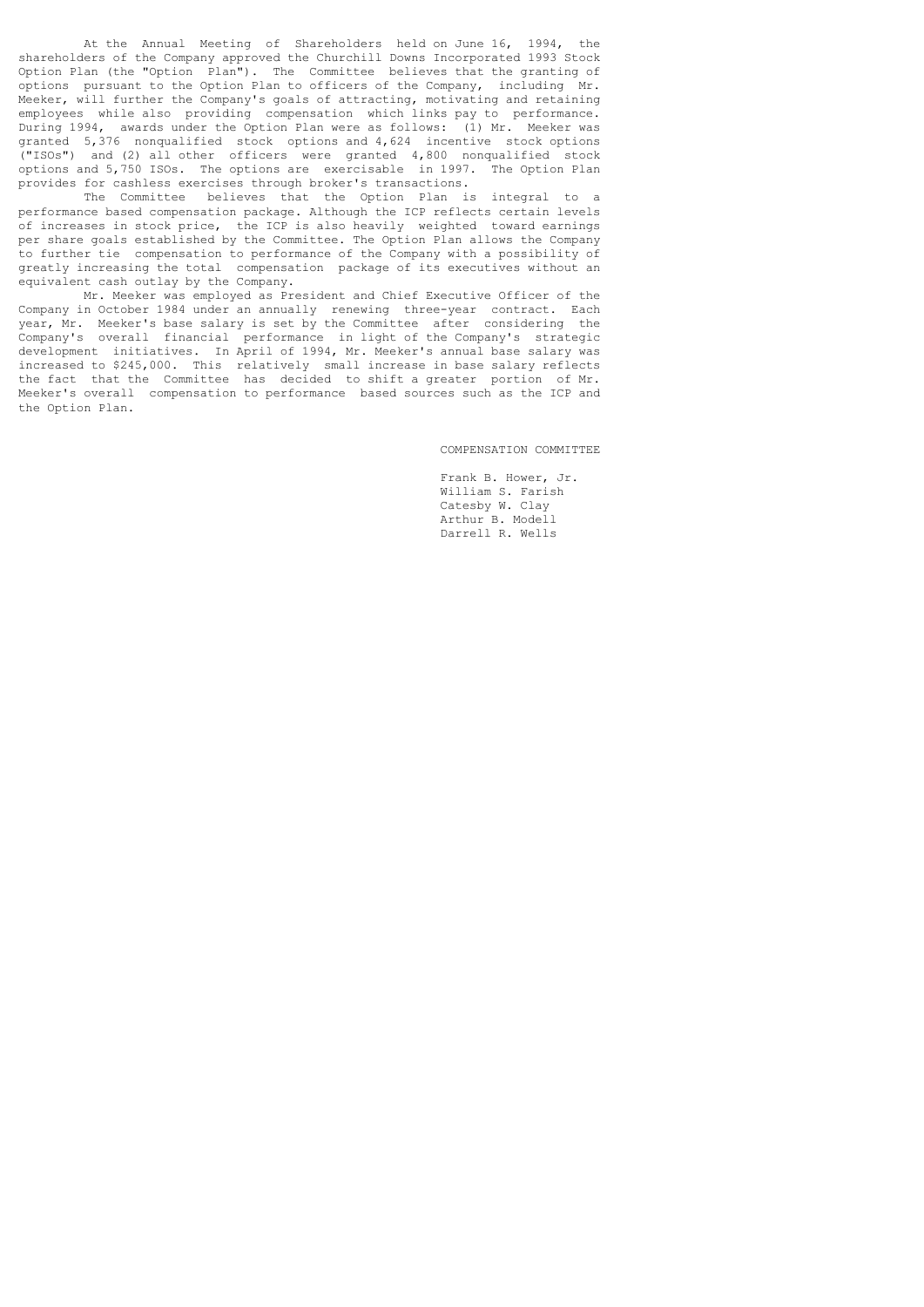The Company is unaware of any relationships among its officers and directors which would require disclosure under this caption.

## PERFORMANCE GRAPH

 Set forth below is a line graph comparing the yearly percentage change in the cumulative total shareholder return on the Company's Common Stock against the cumulative total return of each of a peer group index and the Wilshire 5000 index for the period of approximately five (5) fiscal years commencing January 31, 1990, and ending December 31, 1994. The period ending December 31, 1993 represents an eleven (11) month period due to the change in the Company's fiscal year. The companies used in the peer group index consist of Bay Meadows Operating Co., Fair Grounds Corp., Hollywood Park Operating Co., International Thoroughbred Breeders, Inc. and Santa Anita Operating Co., which are all of the publicly traded companies known to the Company to be engaged primarily in thoroughbred racing in the continental United States. Turf Paradise, Inc. was previously included in the peer group index but was acquired by Hollywood Park Operating Co. in 1994. The Wilshire 5000 equity index measures the performance of all United States headquartered equity securities with readily available price data. The graph depicts the result of an investment of \$100 in the Company, the Wilshire 5000 index and the peer group companies. Since the Company has historically paid dividends on an annual basis, the performance graph assumes that dividends were reinvested annually.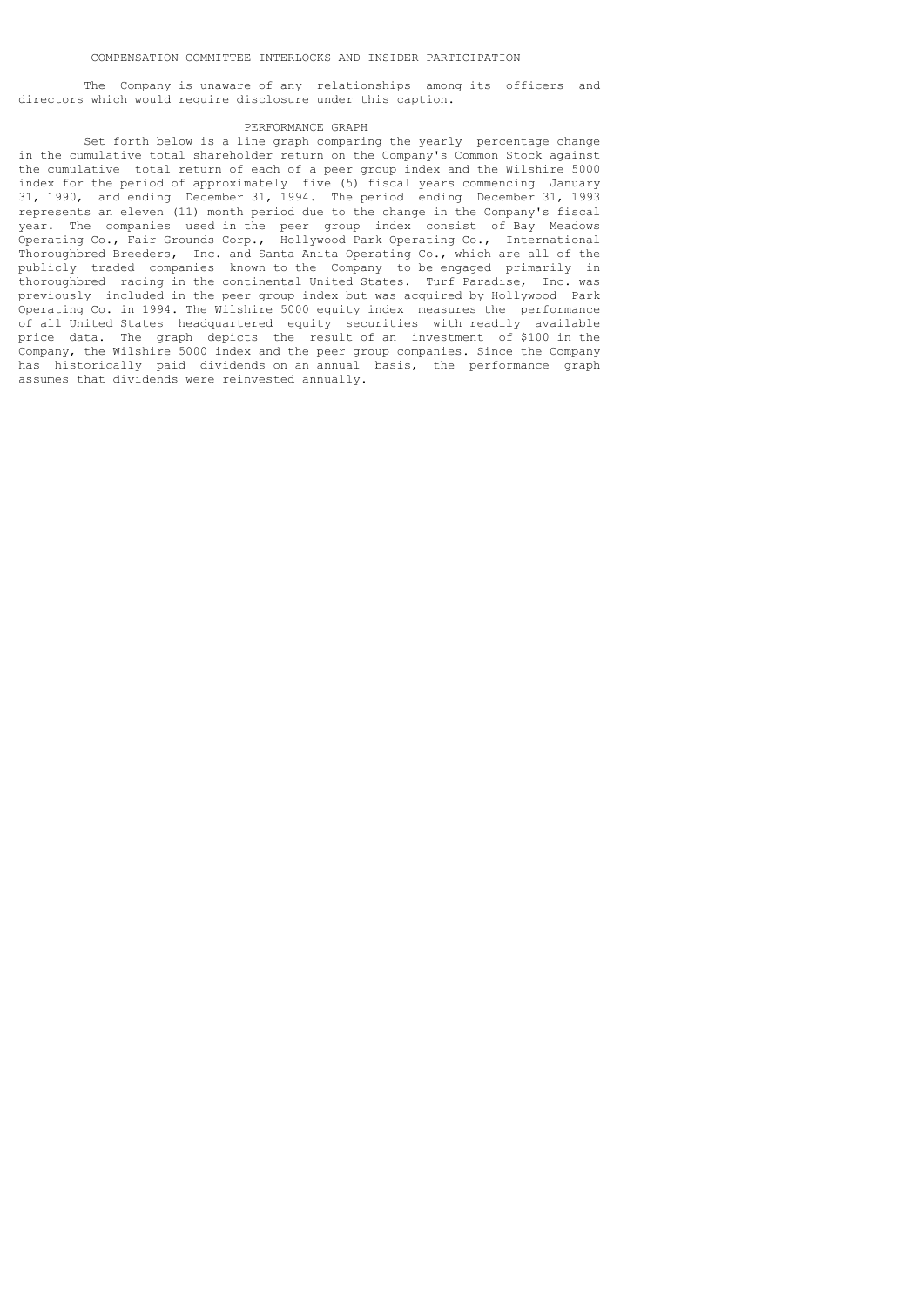|                 | 1/31/90 | 1/31/91 | 1/31/92 | 1/31/93 | 12/31/93 | 12/31/94 |
|-----------------|---------|---------|---------|---------|----------|----------|
| Churchill Downs | \$100   | \$111   | \$174   | \$219   | \$261    | \$213    |
| Wilshire 5000   | \$100   | \$106   | \$136   | \$150   | \$165    | \$165    |
| Peer Group      | \$100   | \$104   | \$89    | \$89    | \$139    | \$81     |

# ITEM 12. SECURITY OWNERSHIP OF CERTAIN BENEFICIAL OWNERS AND MANAGEMENT

 The following table sets forth information concerning the beneficial ownership of the Common Stock as of April 1, 1995 (except as otherwise indicated), by [i] the only persons known by the Board of Directors to own beneficially more than five percent (5%) of the Common Stock and [ii] the Company's directors, nominees for election as directors and executive officers as a group. Except as otherwise indicated, the persons named in the table have sole voting and investment power with respect to all shares of Common Stock shown as beneficially owned by them.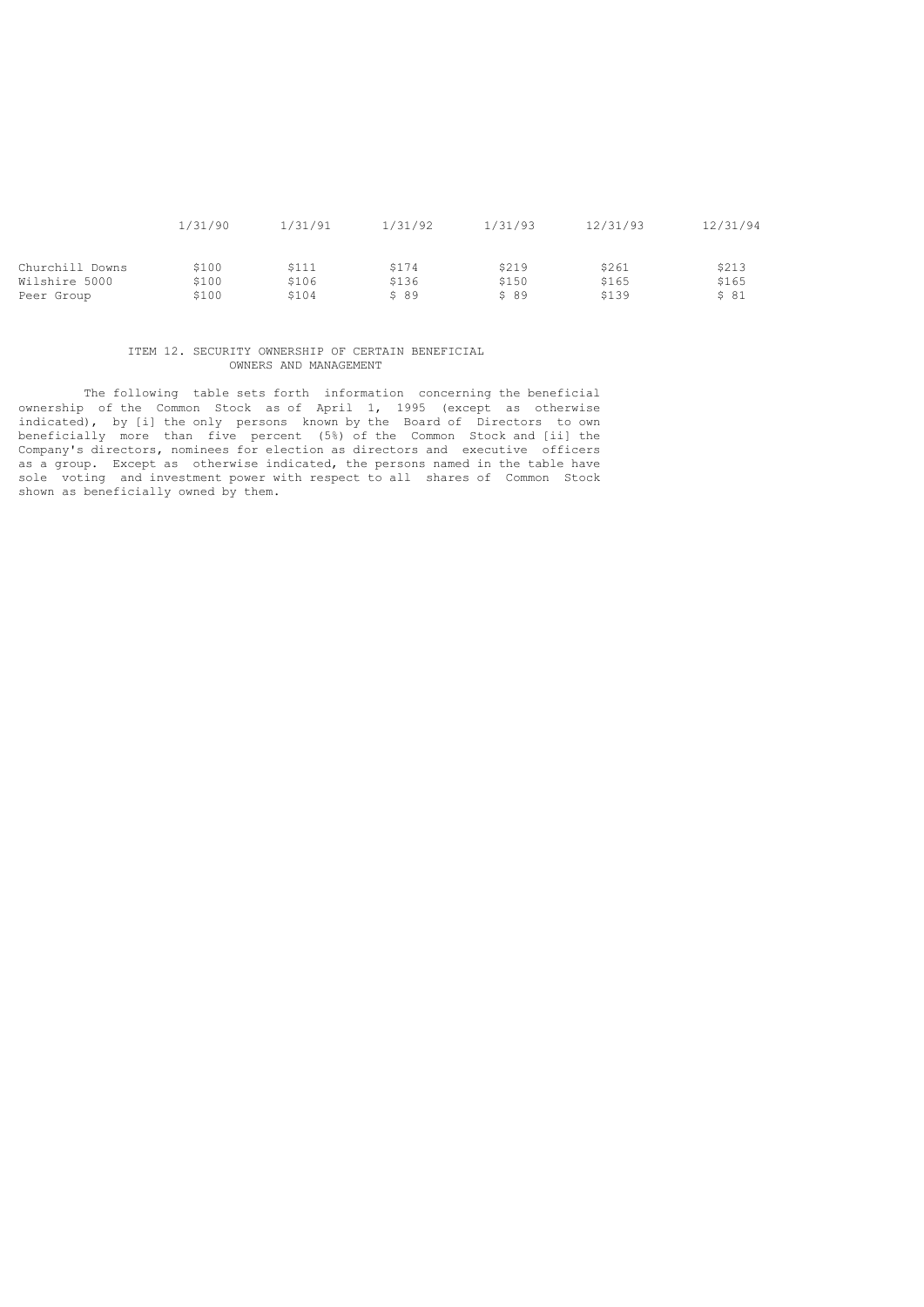|                                                                        | Shares                          |          |  |  |
|------------------------------------------------------------------------|---------------------------------|----------|--|--|
| Name and Address                                                       | Beneficially                    | Percent  |  |  |
| OF BENEFICIAL OWNER                                                    | <b>OWNED</b>                    | OF CLASS |  |  |
| 28 parties to a Third Supplemental                                     |                                 |          |  |  |
| Stockholder Agreement                                                  |                                 |          |  |  |
| c/o Thomas H. Meeker, Stockholder Representative<br>700 Central Avenue |                                 |          |  |  |
| Louisville, Kentucky 40208                                             | $1, 196, 146(1)$ (5)            | 31.5%    |  |  |
| National City Corporation                                              |                                 |          |  |  |
| National City Center                                                   |                                 |          |  |  |
| 1900 East Ninth Street                                                 |                                 |          |  |  |
| Cleveland, Ohio 44114                                                  | 196, 485(2)                     | 5.2%     |  |  |
| Darrell R. Wells                                                       |                                 |          |  |  |
| 4350 Brownsboro Road                                                   |                                 |          |  |  |
| Suite 310                                                              |                                 |          |  |  |
| Louisville, Kentucky 40207                                             | 232,930(3)(4)(5)                | 6.2%     |  |  |
| Charles W. Bidwill, Jr.                                                |                                 |          |  |  |
| 911 Sunset Road                                                        |                                 |          |  |  |
| Winnetka, Illinois 60093                                               | $221, 259(3)$ (4)(5)            | 5.8%     |  |  |
| 23 Directors, Nominees for Director                                    |                                 |          |  |  |
| and Executive Officers as a Group                                      | $1, 206, 782(3)(4)(5)(6)$ 31.7% |          |  |  |

- (1) Information provided as of April 18, 1995. Pursuant to certain federal securities laws, the parties to the Third Supplemental Stockholder Agreement (the "Stockholder Agreement") may collectively be considered a "group" and therefore may be deemed a "person" known by management of the Company to own beneficially more than 5% of the shares of Common Stock of the Company. The names and addresses of the parties to the Stockholder Agreement are set forth in the Schedule 13D filed by such parties with the Securities and Exchange Commission ("SEC") on April 25, 1995, which filing is incorporated herein by reference. Each shareholder who is a party to the Stockholder Agreement has agreed that until April 15, 1997, such shareholder will not sell, transfer, assign or otherwise dispose of shares of Common Stock beneficially owned or acquired by such shareholder without first offering to sell such Common Stock to the Company and to all other signatories to the Stockholder Agreement on the same terms and conditions as in an offer received from a third party by such shareholder. The Stockholder Agreement provides for proration of the shares offered by the selling shareholder in the event that more than one of the signatories to the Stockholder Agreement desires to purchase the shares offered by such selling shareholder. The Stockholder Agreement provides that Common Stock may be transferred by the parties to the Agreement, without compliance with the Agreement [i] pursuant to an offer to purchase not less than all of the outstanding shares of the Common Stock that the Board of Directors has recommended and that an independent financial advisor retained by the Company has determined is fair to the Company's shareholders from a financial point of view; [ii] by gift, will or pursuant to the laws of descent and distribution; [iii] by pledge to a financial institution; [iv] if the transfer is by operation of law; or [v] in a small transaction which is defined to be a transfer in any single calendar month of 3,000 shares or less of the Common Stock. The Stockholder Agreement does not restrict the rights of any shareholder who is a party thereto to vote the Common Stock, to receive cash or stock dividends, to receive shares of Common Stock in a stock split, or to sell or dispose of shares of Common Stock, except as specifically set forth in such Stockholder Agreement. The Company has approved and become a third party beneficiary of the Stockholder Agreement.
- (2) National City Corporation and its wholly-owned subsidiary, National City Bank, Kentucky ("National City"), have informed the Company that on February 10, 1995, National City held a total of 196,485 shares in fiduciary accounts for others. National City has further informed the Company that it has sole power to vote or direct the voting of 53,610 shares; sole power to dispose or to direct the disposition of 173,120 shares; shared power to vote or direct the voting of no shares; and shared power to dispose or direct the disposition of 22,215 shares.
- (3) Of the total shares listed above, Mr. Wells disclaims beneficial ownership of 22,400 shares held by The Wells Foundation, Inc., of which he is a trustee and of 135,791.90 shares held by The Wells Family Partnership of which he is the Managing General Partner. Mr. Wells shares voting and investment power with respect to all shares attributed to him in the above table. Mr. Bidwill shares voting and investment power with respect to 2,919 shares beneficially owned by him.
- (4) See Item 10. "Directors and Executive Officers of the Registrant."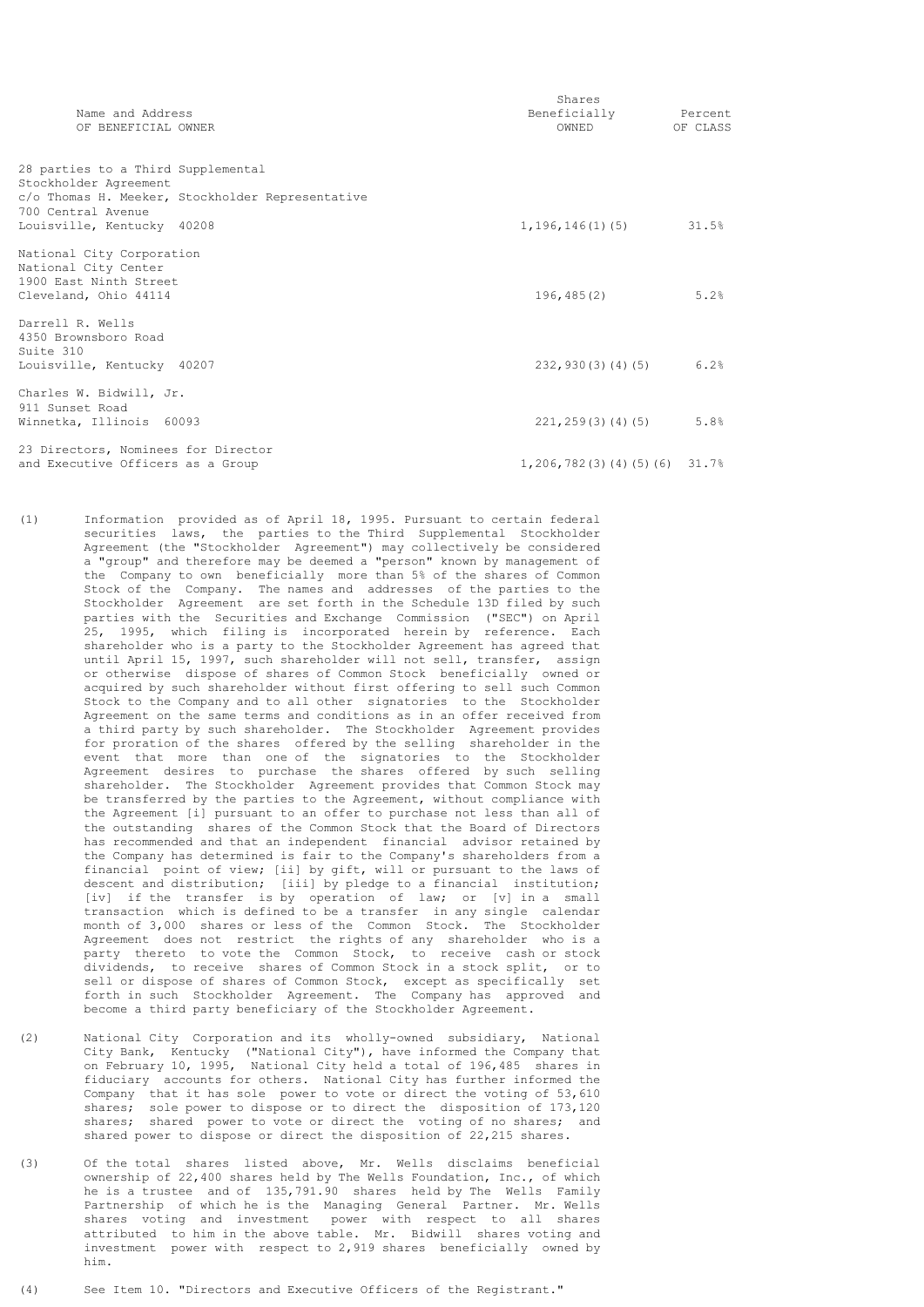- (5) The 232,930 shares beneficially owned by Mr. Wells and 222,259 shares (including shares acquired after April 1, 1995) beneficially owned by Mr. Bidwill are subject to the Stockholder Agreement. An additional 588,727 shares owned by certain other directors, nominees for election as directors and executive officers of the Company are subject to the Stockholder Agreement.
- (6) Includes 1,169 shares issuable under the Company's Incentive Compensation Plan and 28,400 shares issuable under currently exercisable options.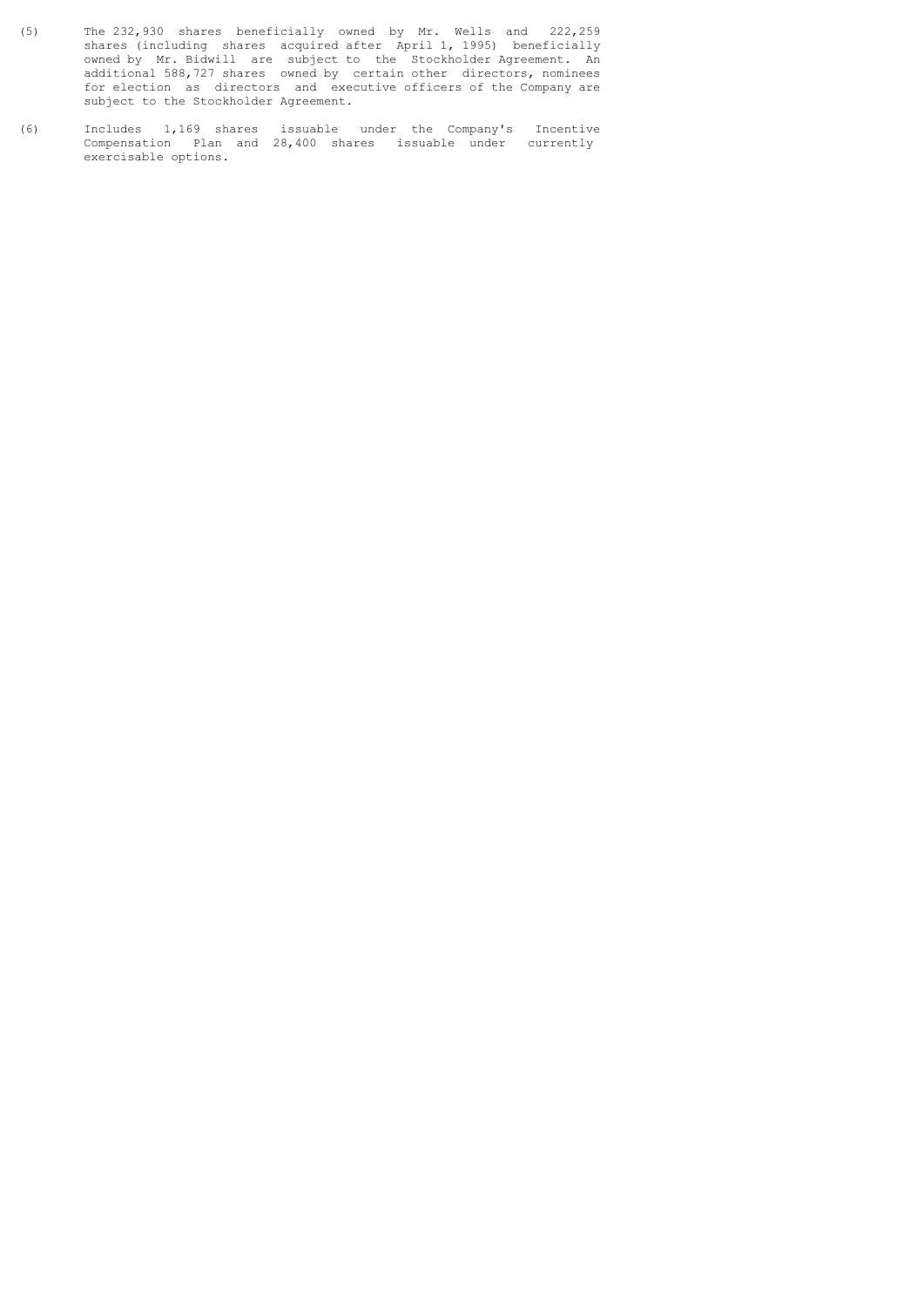Information concerning the beneficial ownership of the Company's stock by each of the directors and executive officers individually is set forth under Item 10. "Directors and Executive Officers of the Registrant" which is incorporated herein by reference.

## ITEM 13. CERTAIN RELATIONSHIPS AND RELATED TRANSACTIONS

 During the past fiscal year, the Company did not engage in any transactions in which any director or officer of the Company had any material interest, except as described below.

 Directors of the Company may from time to time own or have interests in horses racing at the Company's tracks. All such races are conducted, as applicable, under the regulations of the Kentucky Racing Commission or the Indiana Horse Racing Commission, and no director receives any extra or special benefit with regard to having their horses selected to run in races or in connection with the actual running of races.

 One or more directors of the Company have an interest in business entities which contract with the Company for the purpose of simulcasting the Kentucky Derby and other races and the acceptance of interstate wagers on such races. In such case, no extra or special benefit not shared by all others so contracting with the Company is received by any director or entity owned or controlled by a director. Mr. Charles W. Bidwill, Jr., a director and five percent (5%) owner of the Company, is the President and General Manager and part owner of National Jockey Club. In 1994, National Jockey Club and the Company were parties to a simulcasting contract whereby National Jockey Club was granted the right to simulcast the Company's Derby Trial - Grade III race, The Kentucky Oaks - Grade I race and the Kentucky Derby - Grade I race. In consideration for these rights, National Jockey Club paid to the Company 5.6% of its gross handle on the simulcast races. For purposes of this and other simulcast contracts, gross handle is defined as the total amount wagered by patrons on the races at the National Jockey Club facility less any money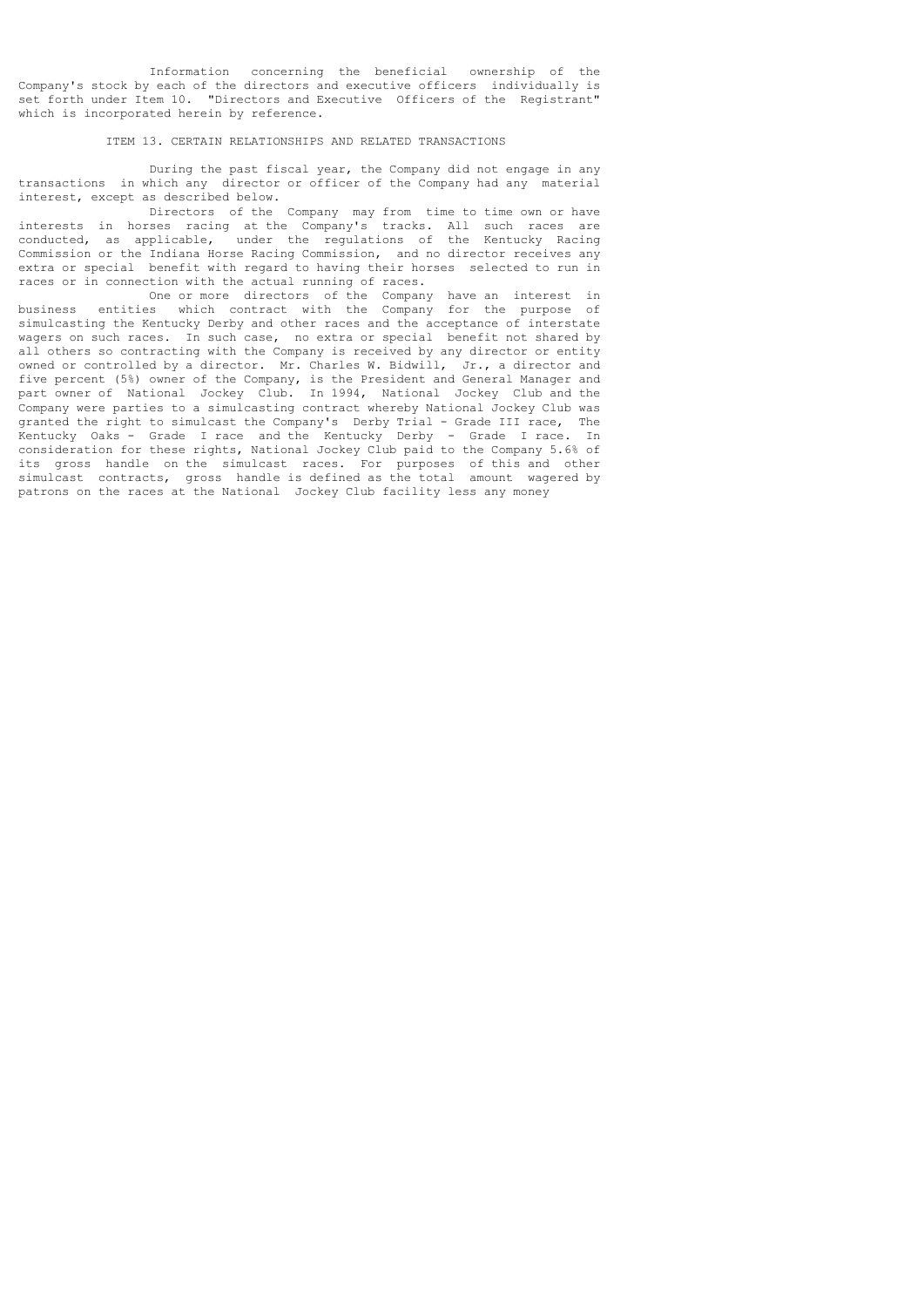returned to the patrons by cancels and refunds. This simulcast contract is uniform throughout the industry and the rates charged were substantially the same as rates charged to other parties who contracted to simulcast the same races. In 1994, the Company simulcast the Kentucky Derby to 576 locations in the United States and selected international sites. National Jockey Club received no extra or special benefit as a result of the Company's relationship with Mr. Bidwill.

 Thomas H. Meeker, President and Chief Executive Officer of the Company, is currently indebted to the Company in the principal amount of \$65,000, represented by his demand note bearing interest at 8% per annum (payable quarterly) and payable in full upon termination of Mr. Meeker's employment with the Company for any reason. This indebtedness arose in connection with Mr. Meeker's initial employment, pursuant to the terms of which he was granted a loan by the Company for the purpose of purchasing the Company's stock.